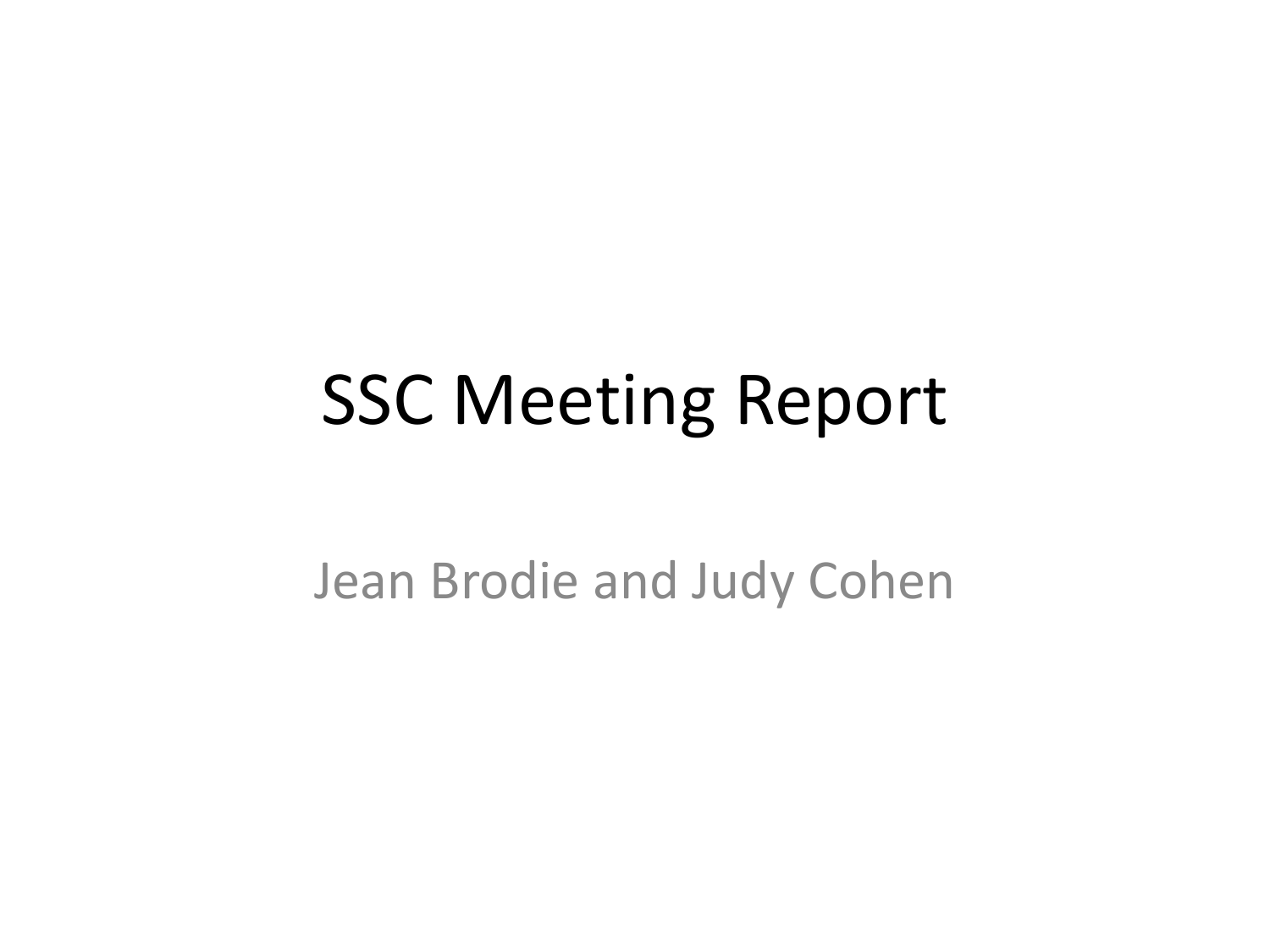## Observatory report: Highlights

- MOSFIRE operational again
- KCWI-Blue delivered and I&T commenced. First on sky testing in April
- UH/IfA has provided 1 night/year to DD time for WMKO staff science. (Previously there were 6 nights/year DD time.) 2 hours of the UH contributed time will be used for local high school students through Maunakea Scholars program, working with support astronomers.
- New Keck Visiting Scholars Program initiated, supported by private funding to bring graduate students and postdocs to WMKO.
- Plans for conference in Santa Cruz to honor Jerry Nelson, April 22-23 (tentative).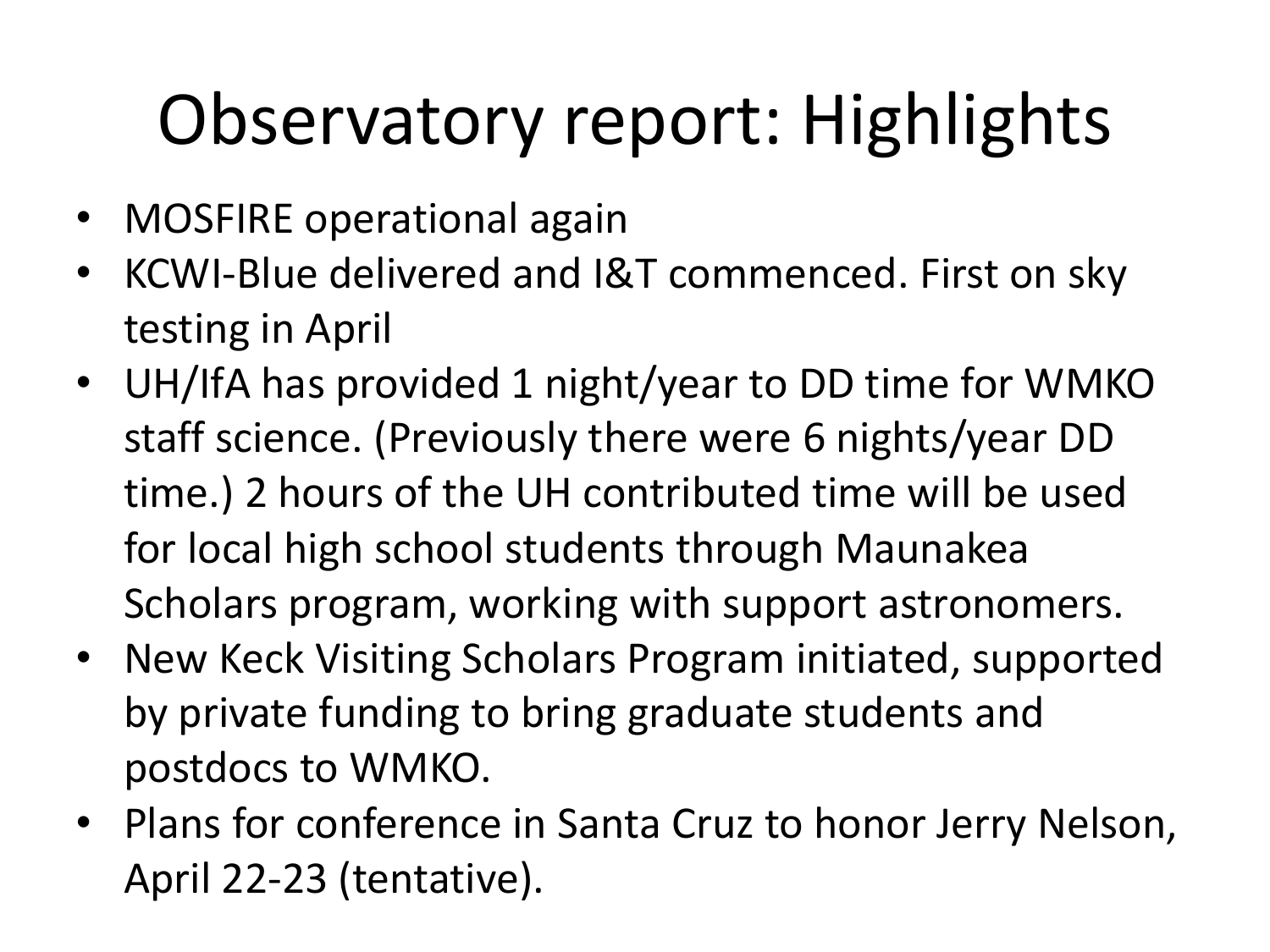#### Observatory report: Projects

- **Highest Priorities for 2017** 
	- MOSFIRE (recommission for 2017A)
	- $-$  Segment repair (complete 27 segments)
	- TCSU (complete by 2017B)
	- KCWI-B (2017B shared risk science)
	- OSIRIS imager upgrade (2017B shared risk science)
	- Deployable tertiary (2017B shared risk science)
	- $-$  OSIRIS spectroscopic DRP fixes complete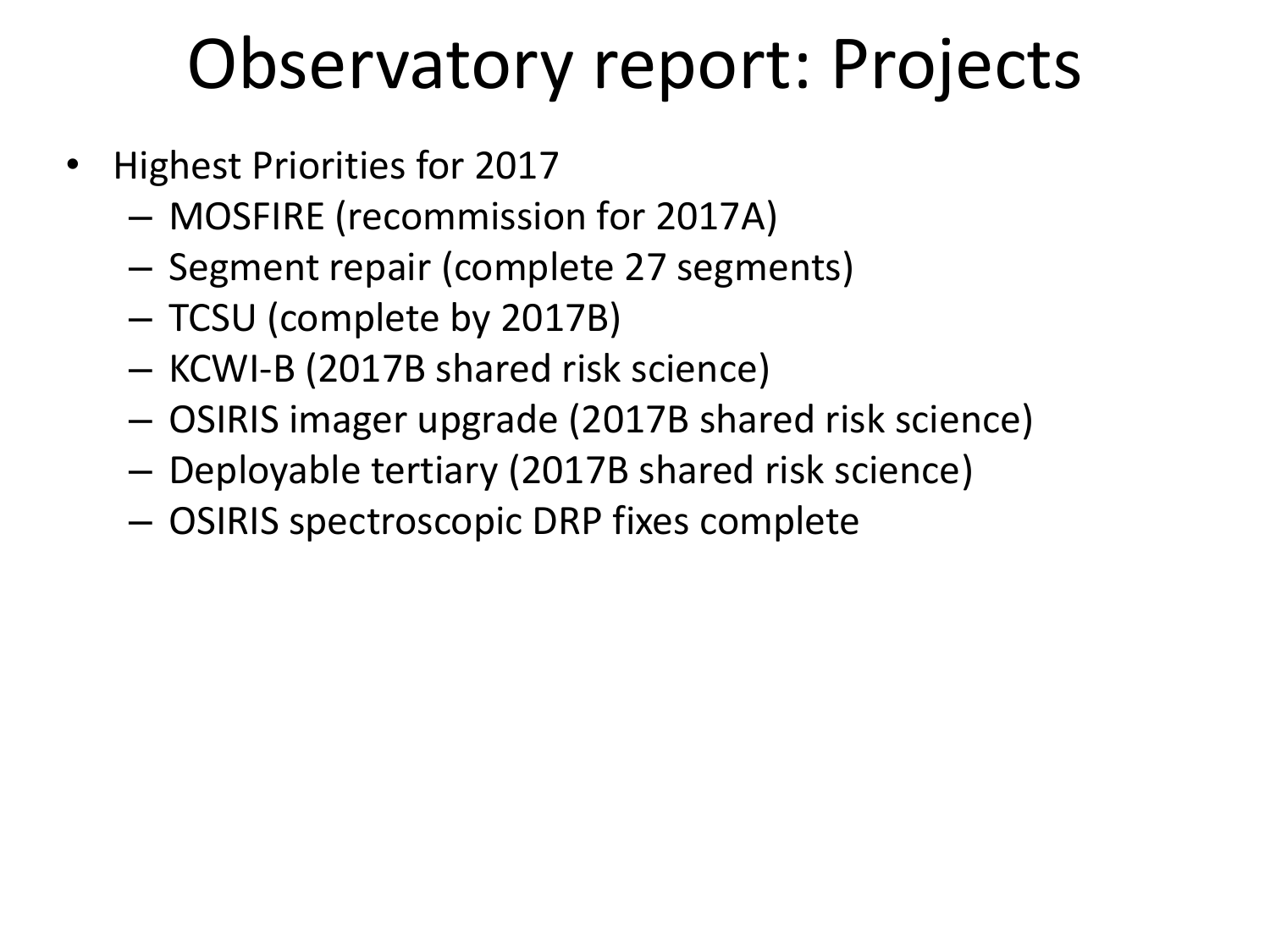#### Programs in Progress

| <b>Project</b>                        | <b>Status</b>                     | <b>First light</b> | <b>Shared</b><br><b>Risk</b> |
|---------------------------------------|-----------------------------------|--------------------|------------------------------|
| K1 Near-IR tip-tilt sensor            | Testing on sky                    | <b>June 2015</b>   | 2017B                        |
| <b>TCS Upgrade</b>                    | Facility rotator re-commissioning | Apr 2015           | 2017B                        |
| OSIRIS imager upgrade                 | Preparing for integration         | Jan 2017           | 2017B                        |
| <b>KCWI-Blue</b>                      | <b>I&amp;T</b> on telescope       | Apr 2017           | 2017B                        |
| <b>NIRES</b>                          | Final I&T in lab                  | Oct 2017           | 2018A                        |
| K1 Deployable Tertiary                | <b>Fabrication &amp; assembly</b> | Aug 2017           | 2017B                        |
| NIRSPEC upgrade                       | Design & procurement              | <b>Mar 2018</b>    | 2018B                        |
| K <sub>2</sub> AQ IR wavefront sensor | Preliminary design                | Apr 2018           | 2019A                        |
| <b>Keck Planet Finder</b>             | Preliminary design                | Oct 2019           | 2020A                        |
| <b>Unattended Night Ops</b>           | Preliminary design                | <b>June 2019</b>   | 2020B                        |
| <b>KCWI-Red</b>                       | Preliminary design                | Aug 2020           | 2021A                        |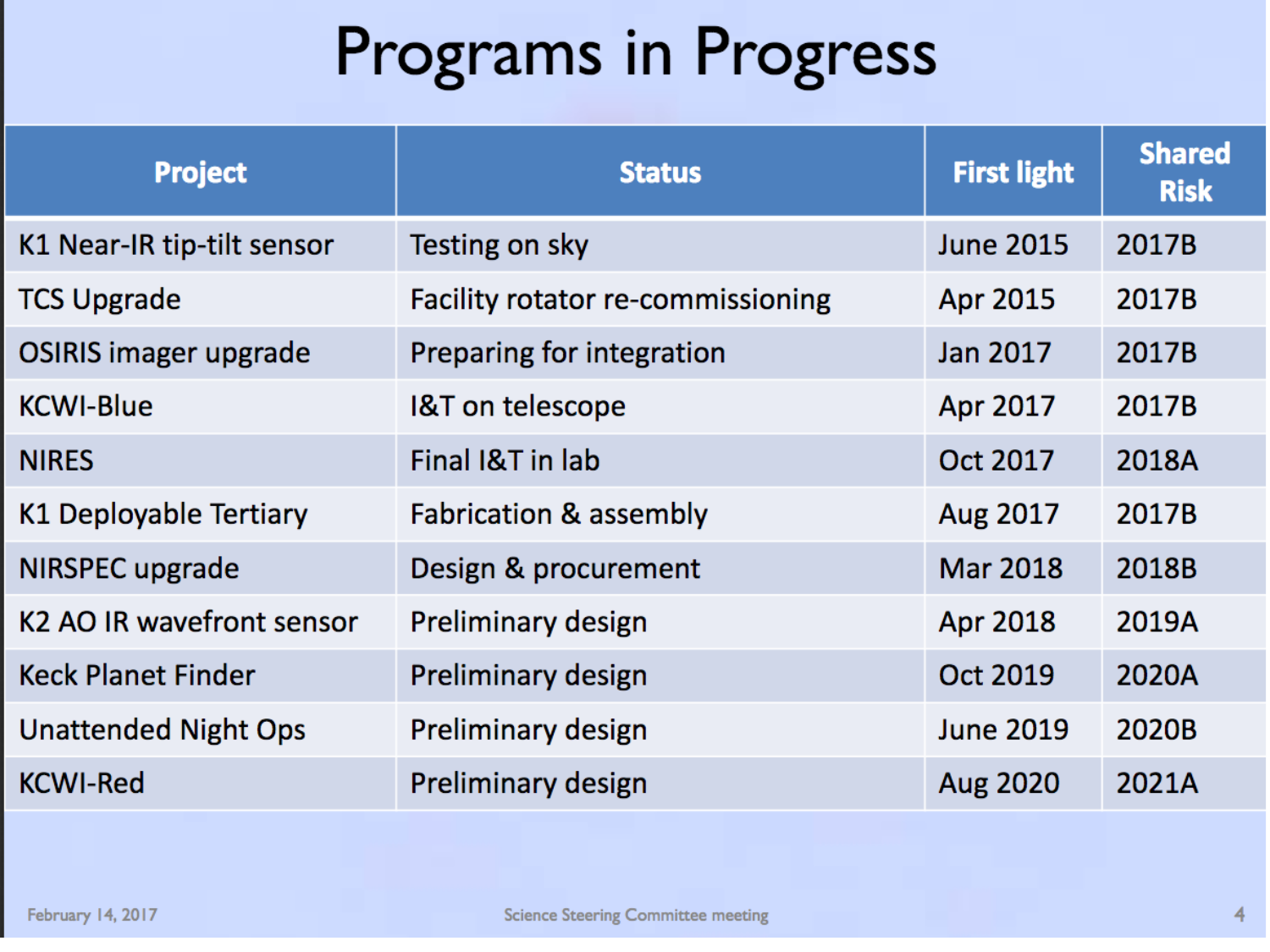# Observatory report: Major Projects-1

#### • KCWI-B

- $-$  Successful arrival at summit on Jan 20, 2017
- $-$  First light April 2017, then 3 commissioning runs (1/month)
- Shared Risk starting August 2017
- KCWI-R (Keck Cosmic Reionization Mapper)
- $-$  Kick off meetings Jan 2017 to develop work plan (UCSC, JHU, WMKO, Caltech), schedule, etc., leading to PDR in early 2018
- **Segment Repair** 
	- $-$  First two production segments now being repaired These were previously unusable
	- $-$  Ramp up to 3 repair stations in summer 2017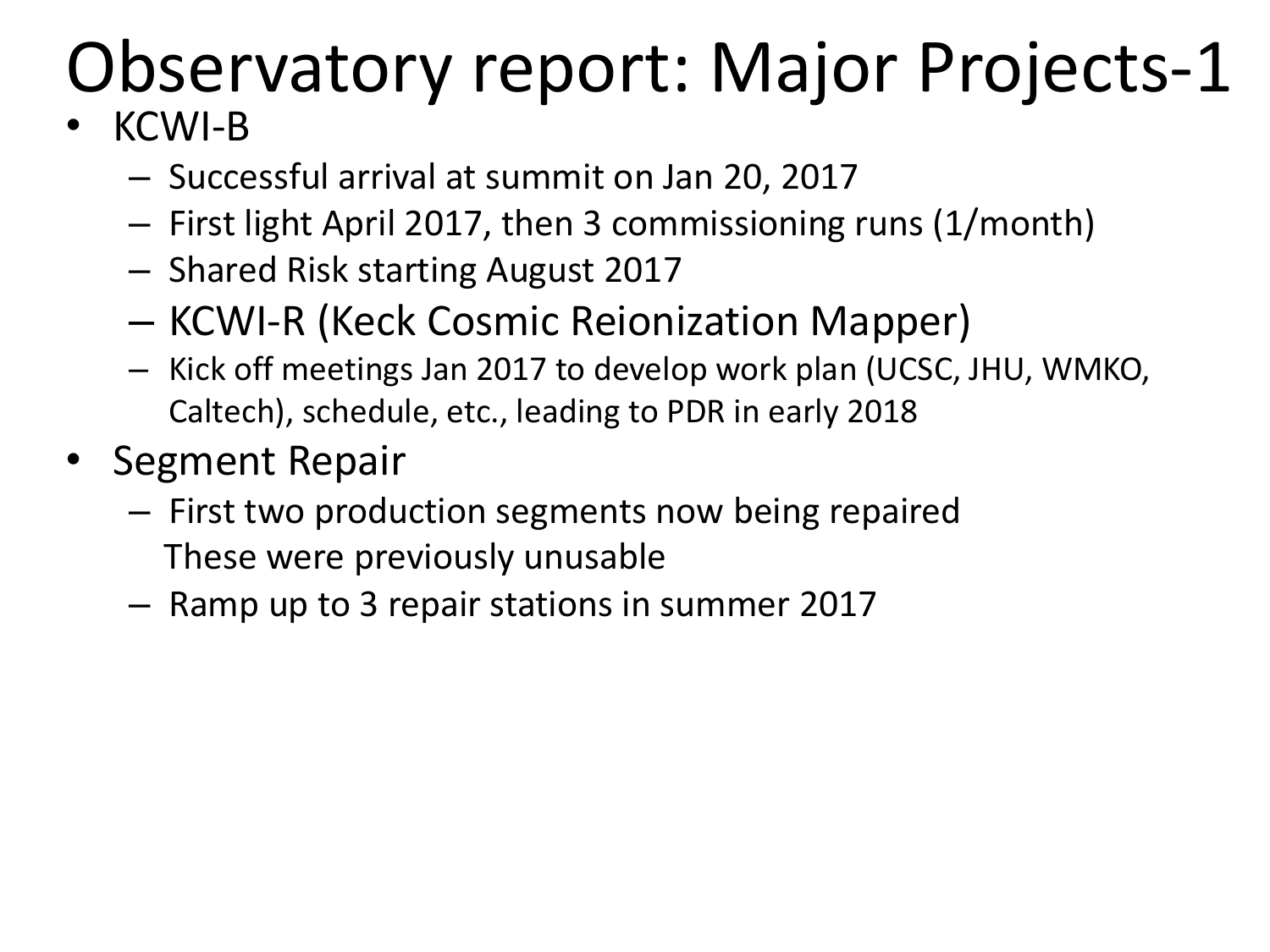#### Observatory report: Major Projects-2

- Telescope Control System Upgrade (TCSU)
	- Incorporate recommendations from MOSFIRE incident reviews w.r.t. to rotator control system
	- $-$  Resume daytime testing in March
	- Complete testing on all instruments by June 2017
- K1 Deployable Tertiary
	- On track for installation in August 2017 commissioning in Oct 2017
- MOSFIRE back on sky Feb 12, successfully returned to science operation. Great thanks to UCLA, Caltech and WMKO teams
- SSC will institute regular reporting to MOWG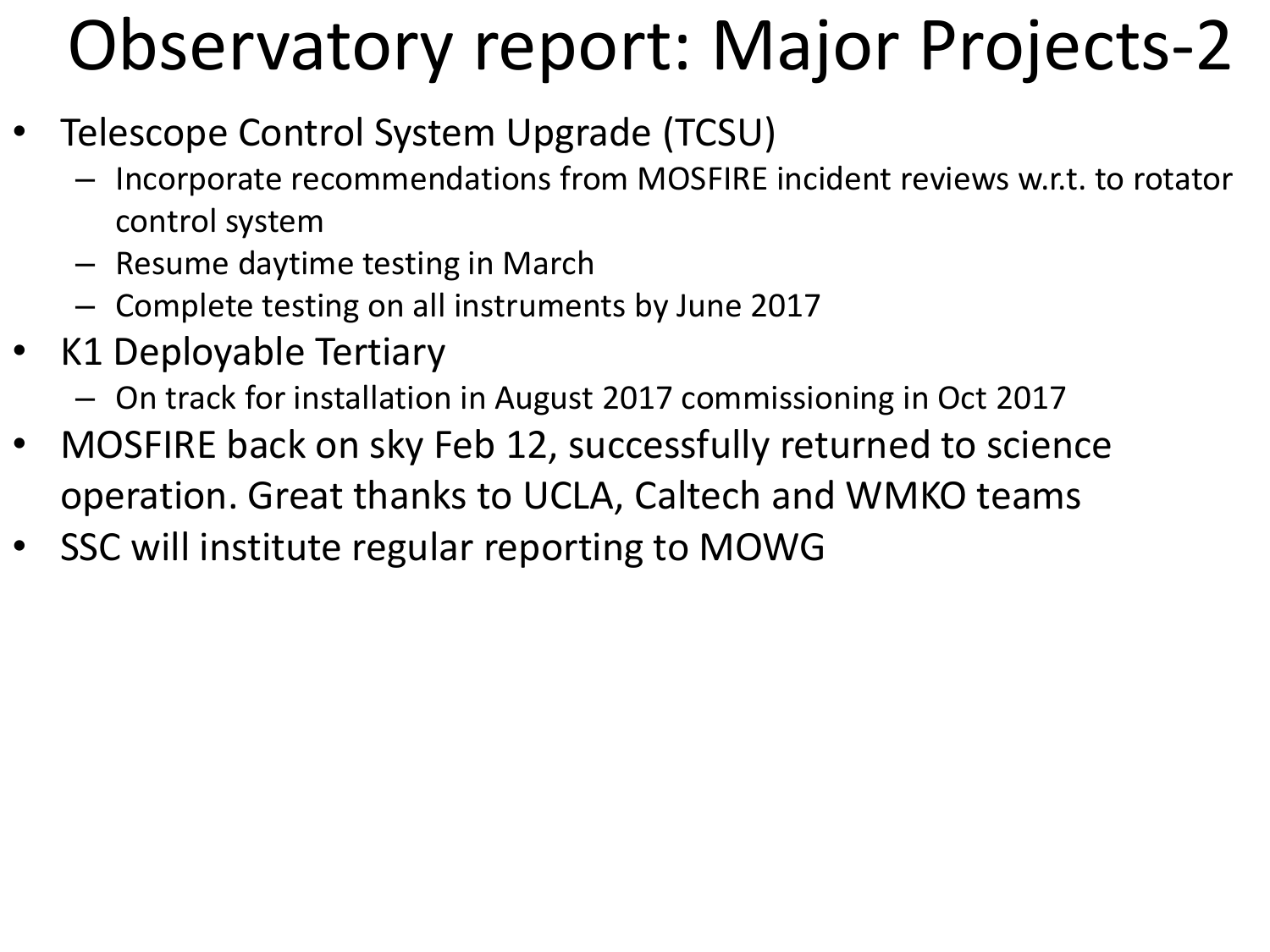#### Observatory report: MOSFIRE Incident Response

- MOSFIRE accident occurred on Sept 13, 2015. Its investigation had 3 components:
	- $-$  Incident report fully diagnosed technical causes (Sept 30)
	- $-$  Internal Incident Investigation (Oct 18) looked at greater context of what caused technical issues
	- External Review looked at overall observatory management & engineering practices (Dec 15 report)
- External report charter: risk posture, balance of safety & efficiency, technical expertise, and suggested improvements.
- MOSFIRE has been repaired and has been successfully used for science in mid-February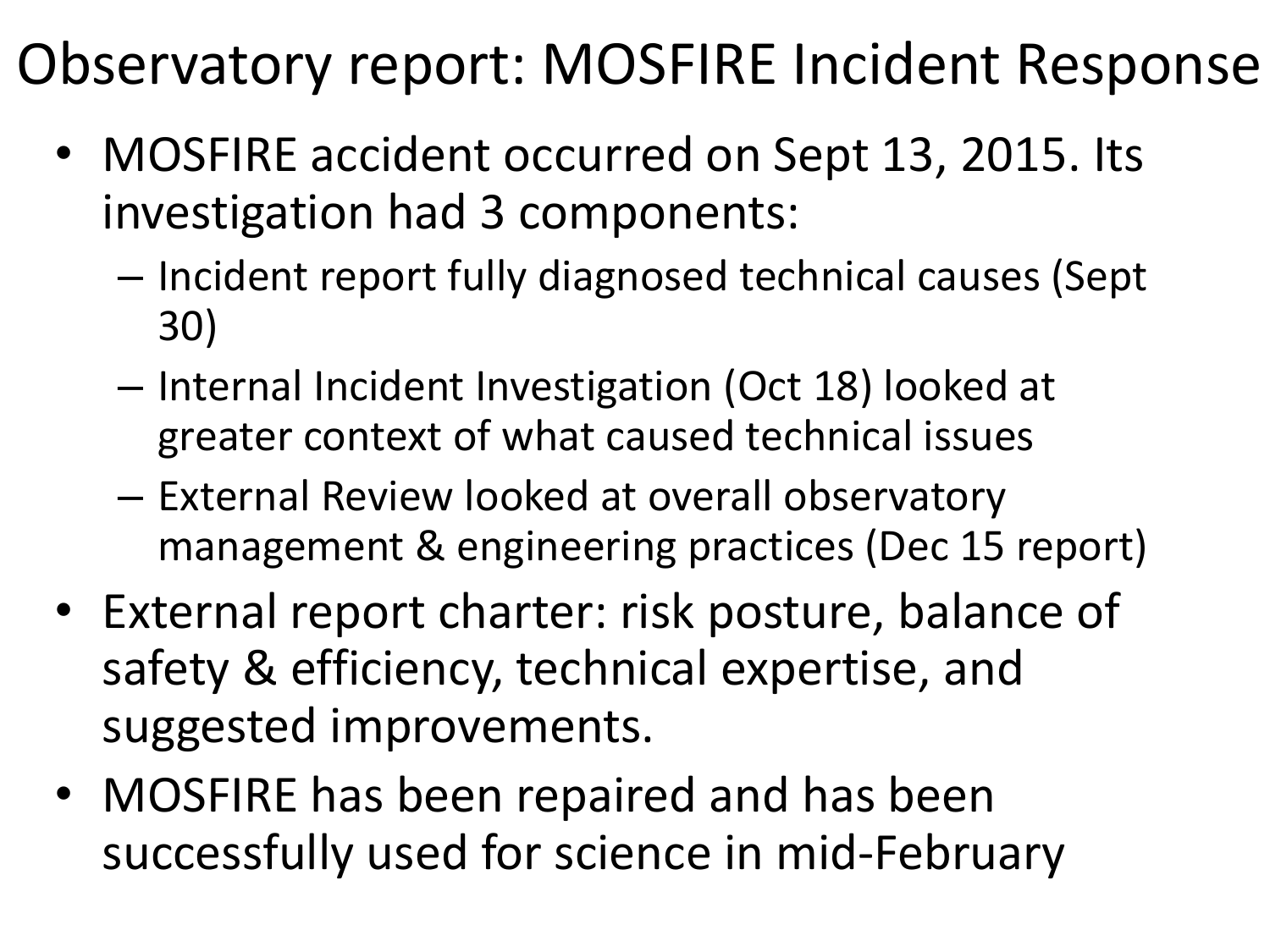#### Observatory report: MOSFIRE Incident Response (2)

- External committee had 6 recommendations:
	- $-$  Improve technical expertise; encourage peer interactions and expert expertise; strengthen internal WMKO projects; incorporate safety mechanisms; more careful test planning & prototyping; improve awareness of equipment safety
	- $-$  Most issues stem from increasingly complex systems, legacy components, and losing technical staff with deep expertise
- WMKO has set up task forces to implement all recommendations with reports due April 1.
- WMKO management and staff were very transparent throughout all investigations. Final report was made available to staff, SSC, and CARA Board.
- Incident & outcome were shared with other MK observatories during operations meeting in Hilo.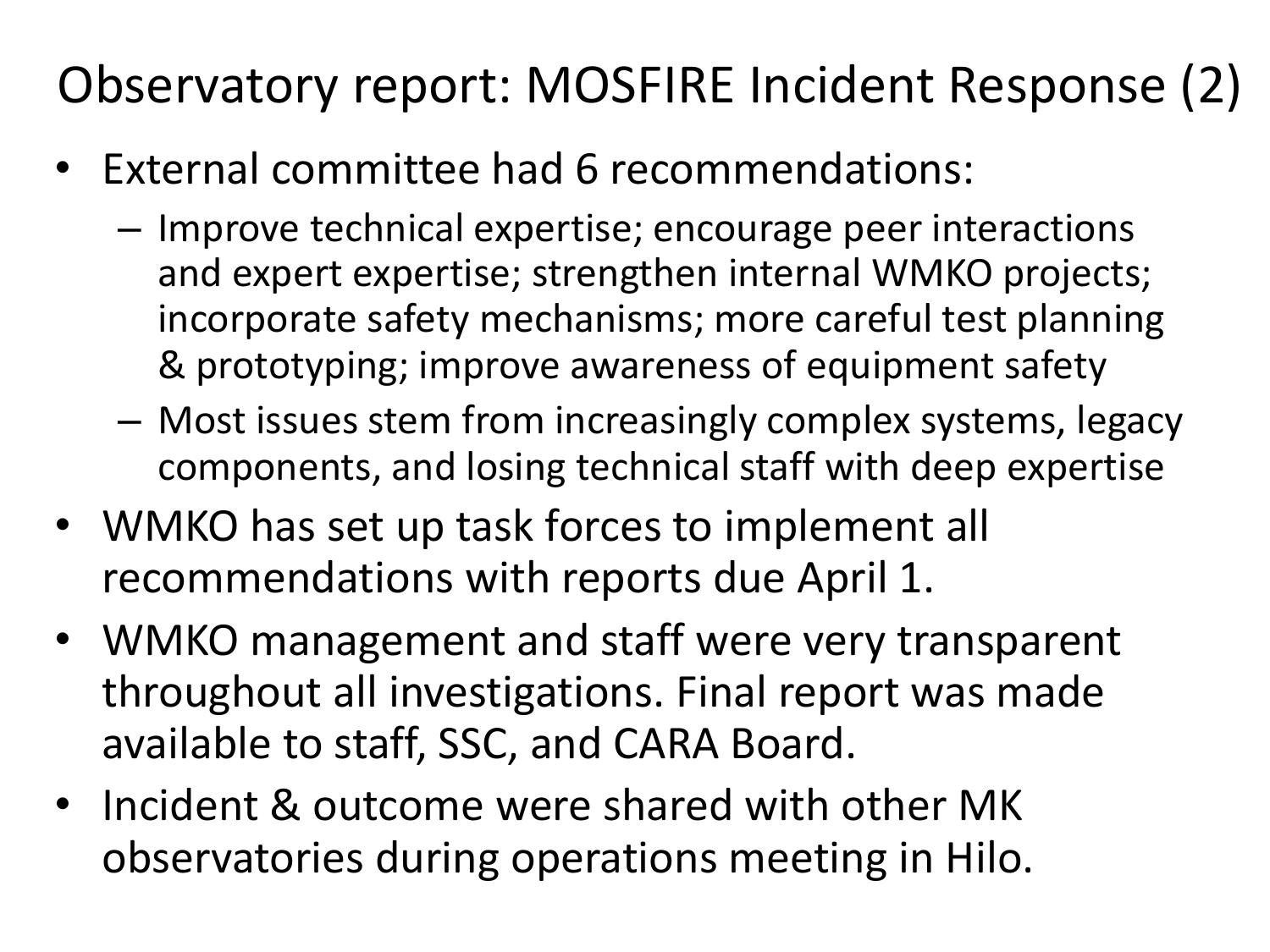#### Observatory report: Keck Cosmic Web Imager

- KCWI shipment was successful
- It is in the telescope beam undergoing fine alignment
- There are no significant technical problems
- All Level 1 requirements were met
- Grating BH1 is delayed at the vendor due to the complication of fabricating it
- Grating BH3 suffers from low throughput, and it will be remade at no cost after BH1 is complete
- First light on sky planned for April 11, 2017.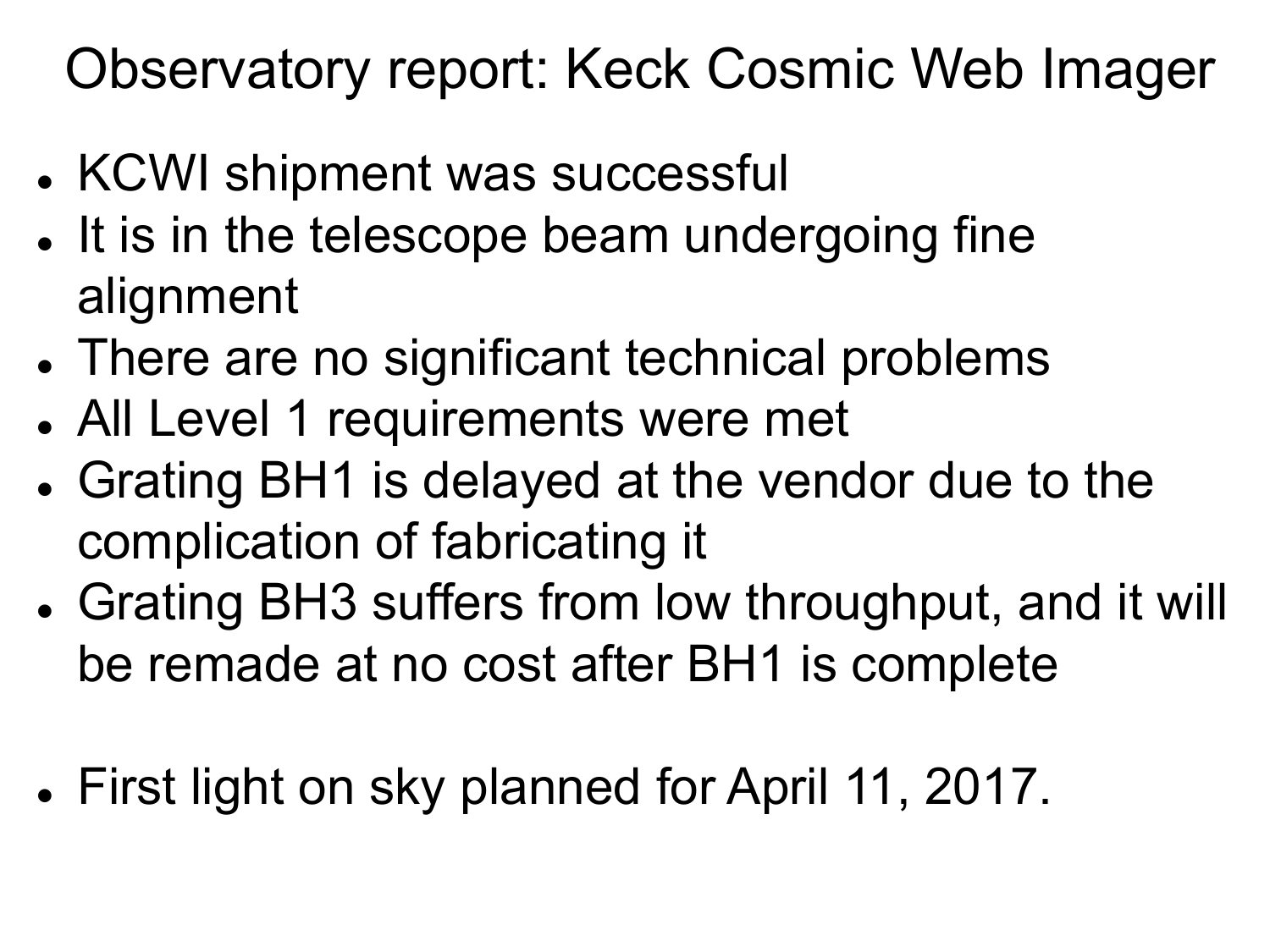#### Keck Cosmic Reionization Mapper

- Key engineering staff from KCWI-B team no longer available – new team is being assembled
- Will apply lessons learned from KCWI-B
- Engineering resources from WMKO, UCSC (mechanical), JHU (opto-mechanical), Carnegie (project management, machine & electronics shops)
- Instrument lead: Matuszewski (Caltech)
- Integration & testing to be done at Caltech
- Currently selecting detector, specifying camera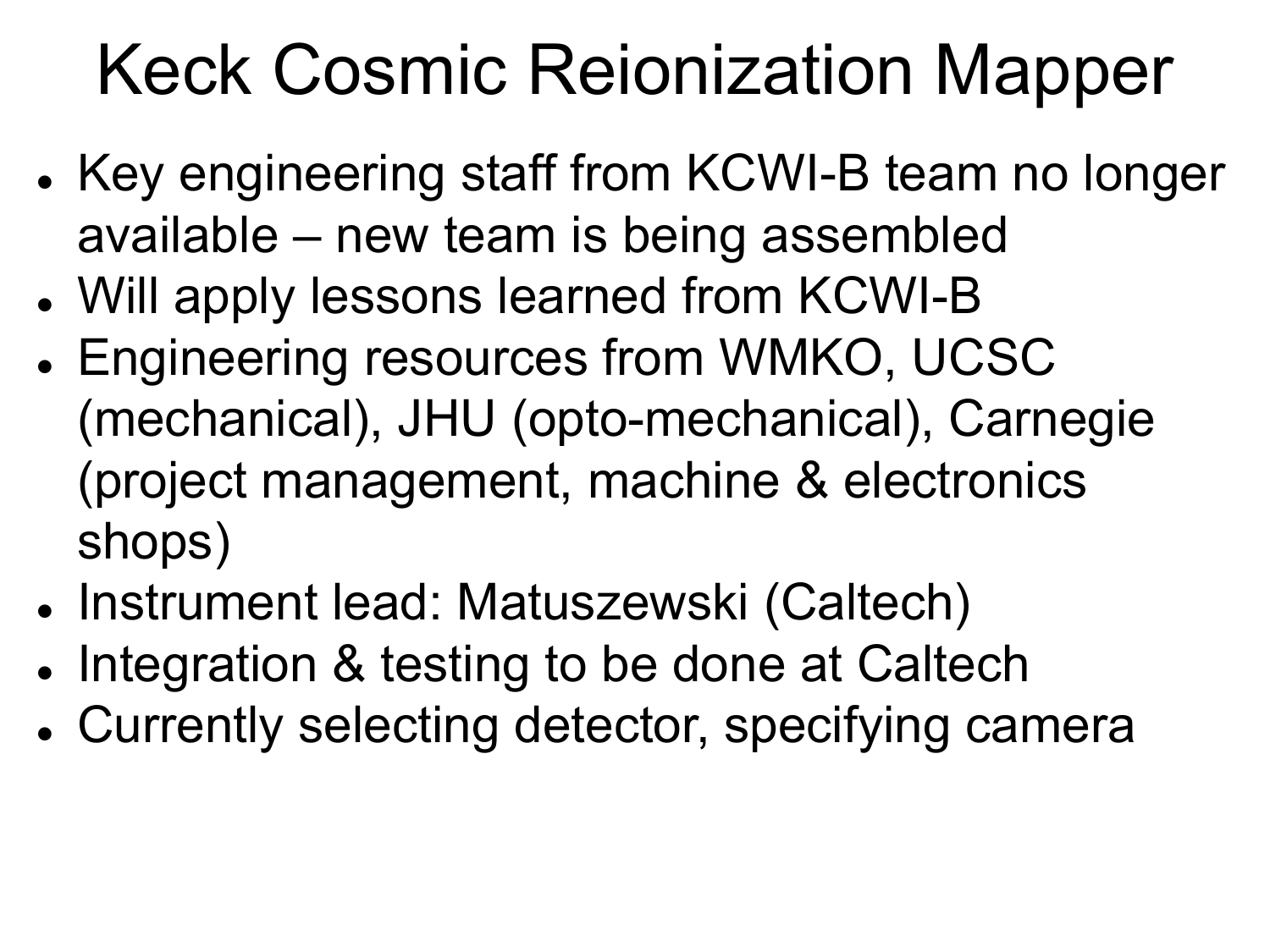#### 5 Year Plan

- Major Goals:
	- Improve project performance and observing support
	- $-$  Near-term, at-risk infrastructure improvements
	- $-$  Maintain our current operations service level
- Key Elements
	- $-$  Realistic NSF proposal assumptions
	- Key infrastructure repair projects
		- 8% increase to infrastructure over previous years due to ageing infrastructure
	- $-$  Seismic upgrade status
		- Conducting a study of impact of major event
	- $-$  Modest changes to staffing level
	- Instrumentation funding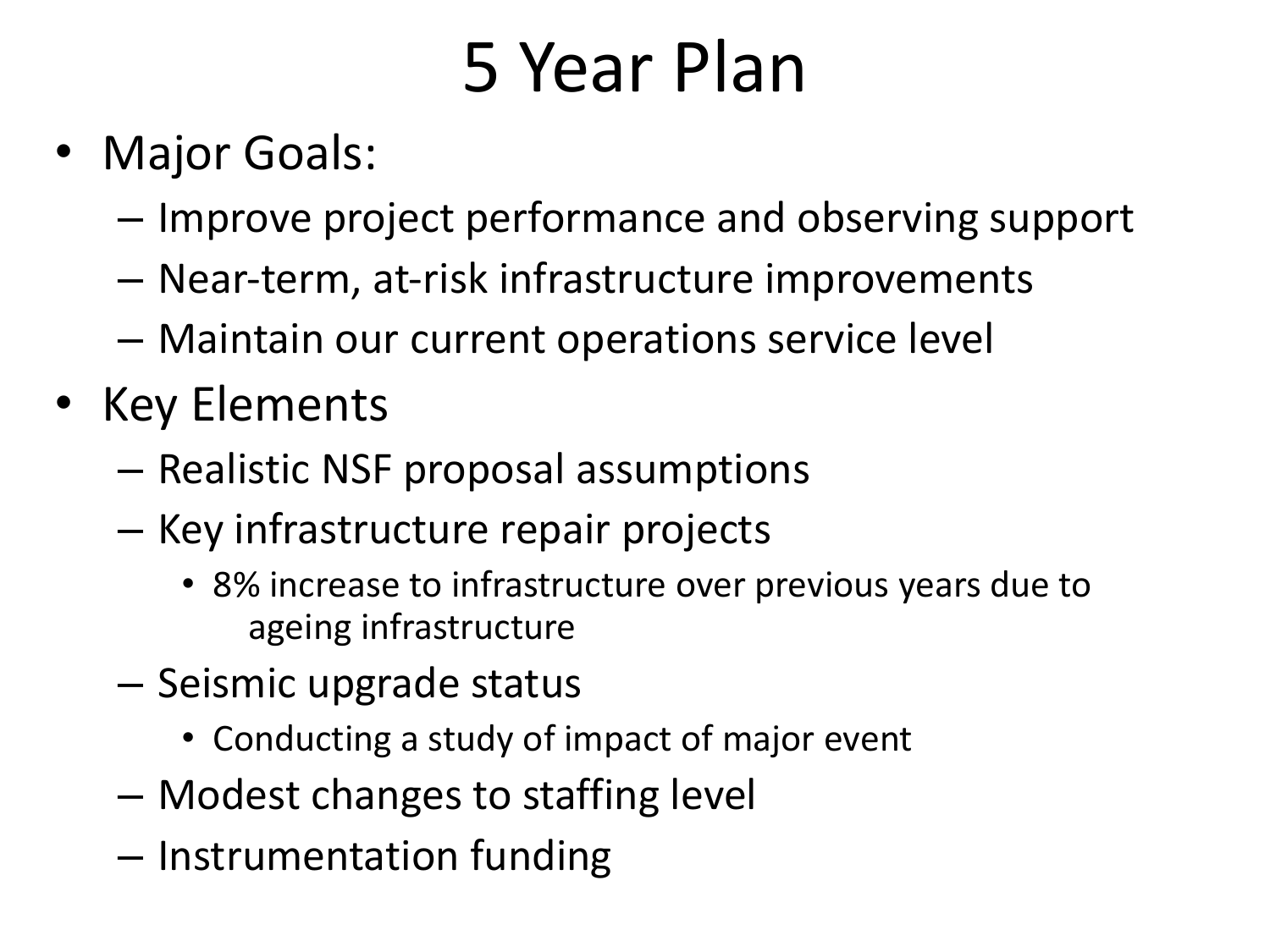### 5 Year Plan Details

- Staffing Additions:
	- Add 1 SA due to increased work (more instruments, DRPs, more scheduled programs); go from 9 to 10
	- $-$  Hire an AO operations scientist to maintain AO at peak performance and implement upgrades
	- Add Systems Engineer to prevent and diagnose complex systems problems (MOSFIRE Incident outcome)
- Completion of current instruments & projects, some new ones (see next page)
- Operations constitute ~50% and instruments ~30%, 20% infrastructure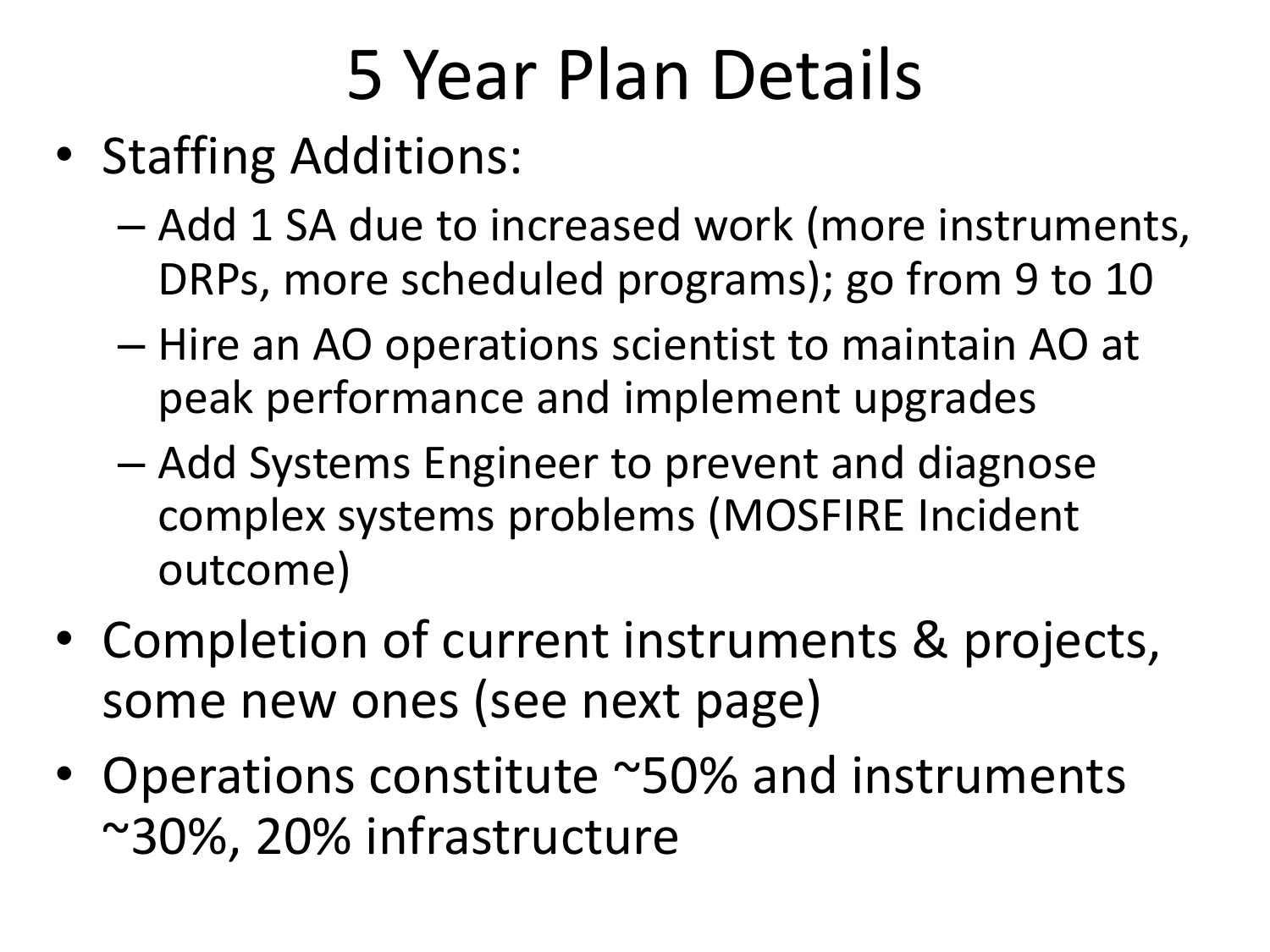#### Projects & Instruments in 5 Year Plan

| <b>Operations</b>               | <b>Instrument and AO Upgrades</b>         | <b>New Instruments</b>              |
|---------------------------------|-------------------------------------------|-------------------------------------|
| Routine operations              | <b>Instrument Studies</b>                 | <b>AO RTC</b>                       |
| <b>Keck Observatory Archive</b> | <b>Advanced AO</b>                        | <b>KCWI-Red</b>                     |
|                                 | AO performance optimization               | <b>Keck Planet Finder</b>           |
| <b>Infrastructure</b>           | <b>Fiber Injection Module for NIRSPEC</b> | Data Reduction Pipeline development |
| ACS nodebox upgrade             | K1 Deployable Tertiary                    | Program development & management    |
| K2 Shutter windscreen           | K2 Deployable Tertiary                    | <b>NIRES</b>                        |
| Routine infrastructure renewal  | K <sub>2</sub> AO Wavefront Sensor        | <b>KRAKENS</b>                      |
| <b>Segment Repair</b>           | NIRSPEC upgrade                           | <b>NSF TBD Instruments</b>          |
| Seismic upgrades                | Phasing camera upgrades                   | Major Inst. Seed funding            |
| <b>Spare Secondary</b>          | Targeted instrument upgrades              |                                     |
| Unattended night ops (UNO)      |                                           | <b>Cost Savings</b>                 |
|                                 |                                           | Summit photovoltaics                |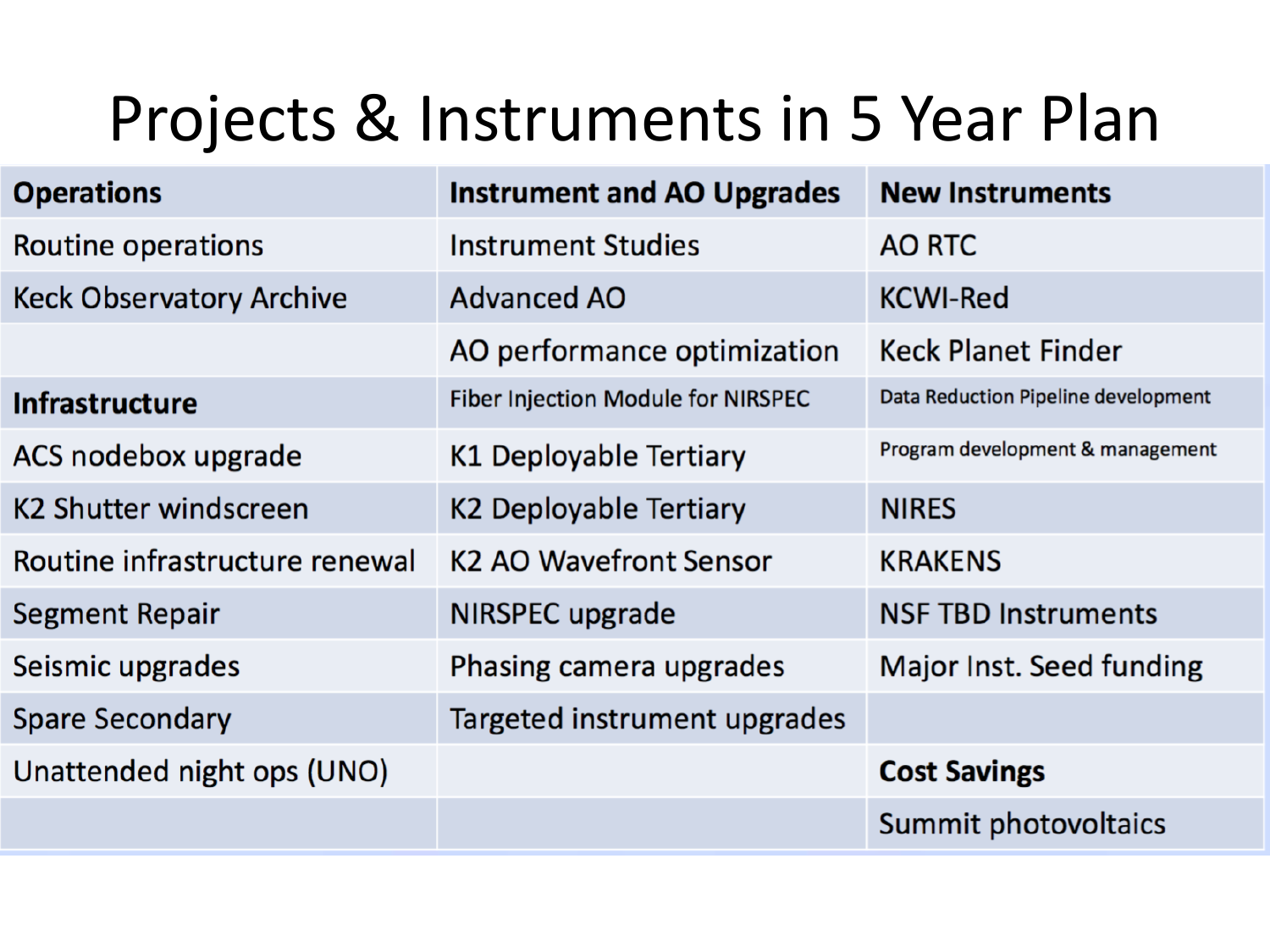#### **SA Reports**

- Over the past year there have been 2 SA departures, 1 promotion from the SA corps, 3 SA arrivals, with 1 SA job advertisement out. Total group now 9 people, to become 10.
- The Keck SSC thanks the SAs for the tour de force presentation of *their* various activities, including instruments, observing support, and archive interface.
- Information was shared on: current status, progress over past year, primary activities for the next year, and instrument development timelines alongside historical usage.
- Topics ranged from progress with new instruments, one recovery from catastrophic failure, major upgrades, minor upgrades, minor desirable improvements, and the context of aging infrastructure.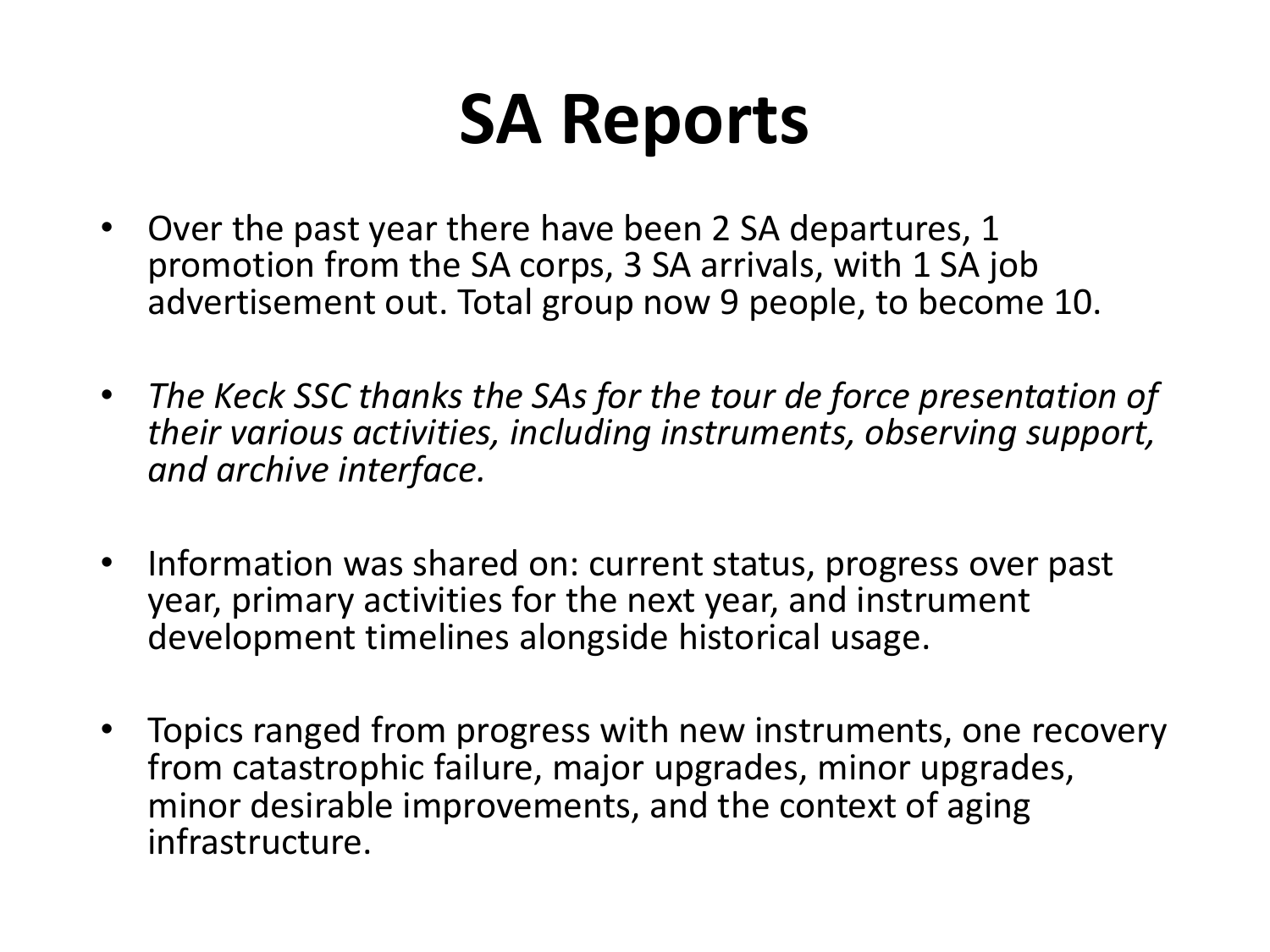#### **WMKO** Instruments

- Observatory efficiency metrics are similar from 2015 to 2016, but there is no simple basis for comparison to other observatories.
- SSC notes these metrics have been very useful in diagnosing problems and prioritizing improvements.
- Instrument productivity is determined by not only observatory efficiency, but also observer/science efficiency. Publications by instrument were presented.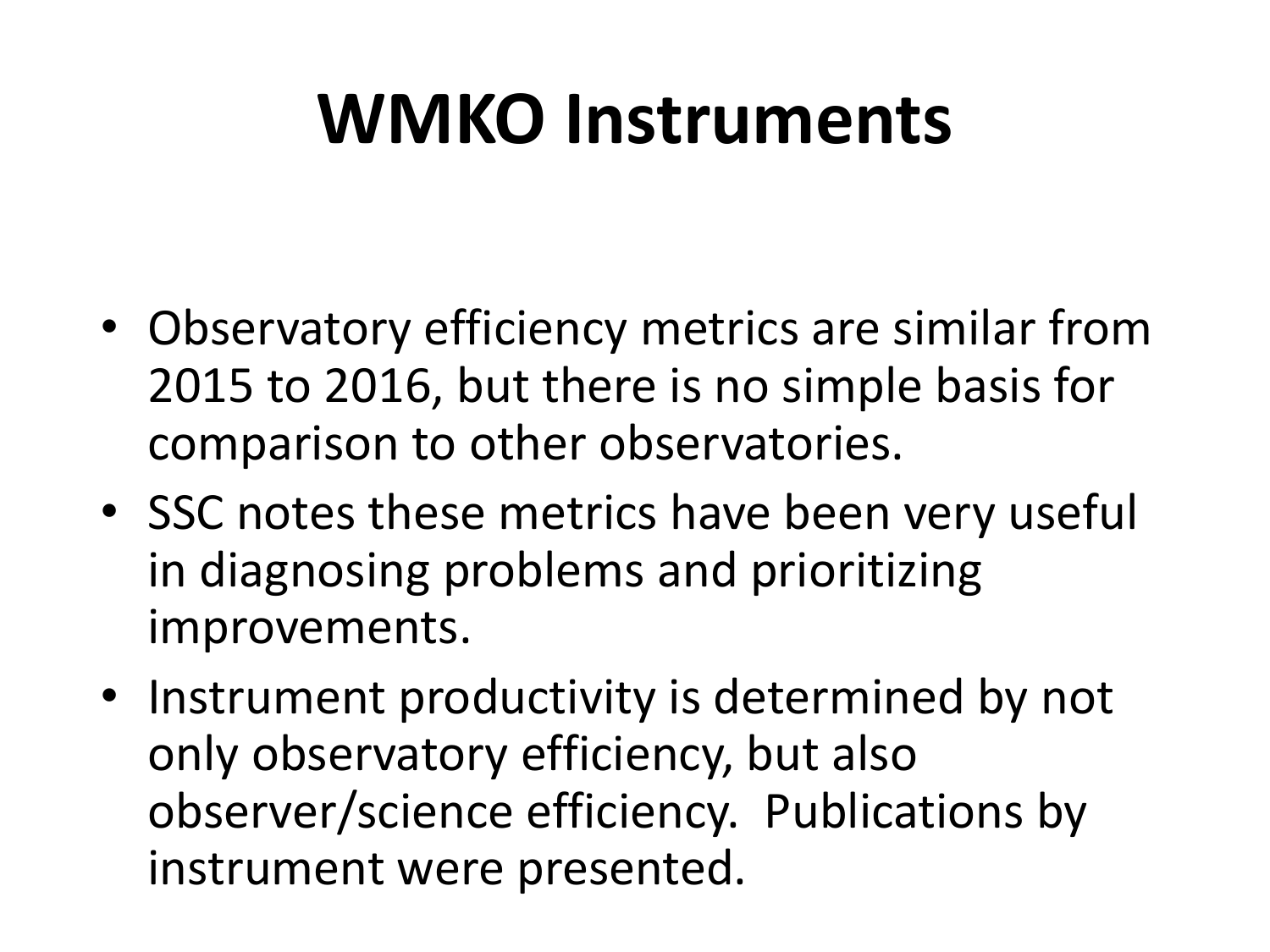#### **WMKO Instrument Suite**

|                   |               | Development                      | <b>Delivery</b> |         |
|-------------------|---------------|----------------------------------|-----------------|---------|
| Instrument        | <b>Status</b> | Work?                            | Date            | Retired |
| <b>NIRES</b>      | <b>NEW</b>    | Construction                     | 2018            |         |
| <b>KCWI</b>       | <b>NEW</b>    | Installation                     | 2017            |         |
| <b>MOSFIRE</b>    | Inoperable    | <b>Major Repair</b>              | 2012            |         |
| <b>OSIRIS</b>     |               | Operational Major Upgrade        | 2005            |         |
| <b>DEIMOS</b>     |               | Operational Medium repair        | 2002            |         |
| NIRC <sub>2</sub> |               | Operational Minor upgrade        | 2001            |         |
| <b>NIRSPEC</b>    |               | <b>Operational Major Upgrade</b> | 1999            |         |
| ESI               | Operational   |                                  | 1999            |         |
| <b>LWS</b>        | Retired       |                                  | 1996            | 2003    |
| <b>HIRES</b>      | Operational   |                                  | 1994            |         |
| <b>NIRC</b>       | Retired       |                                  | 1994            | 2010    |
| <b>LRIS</b>       | Operational   |                                  | 1993            |         |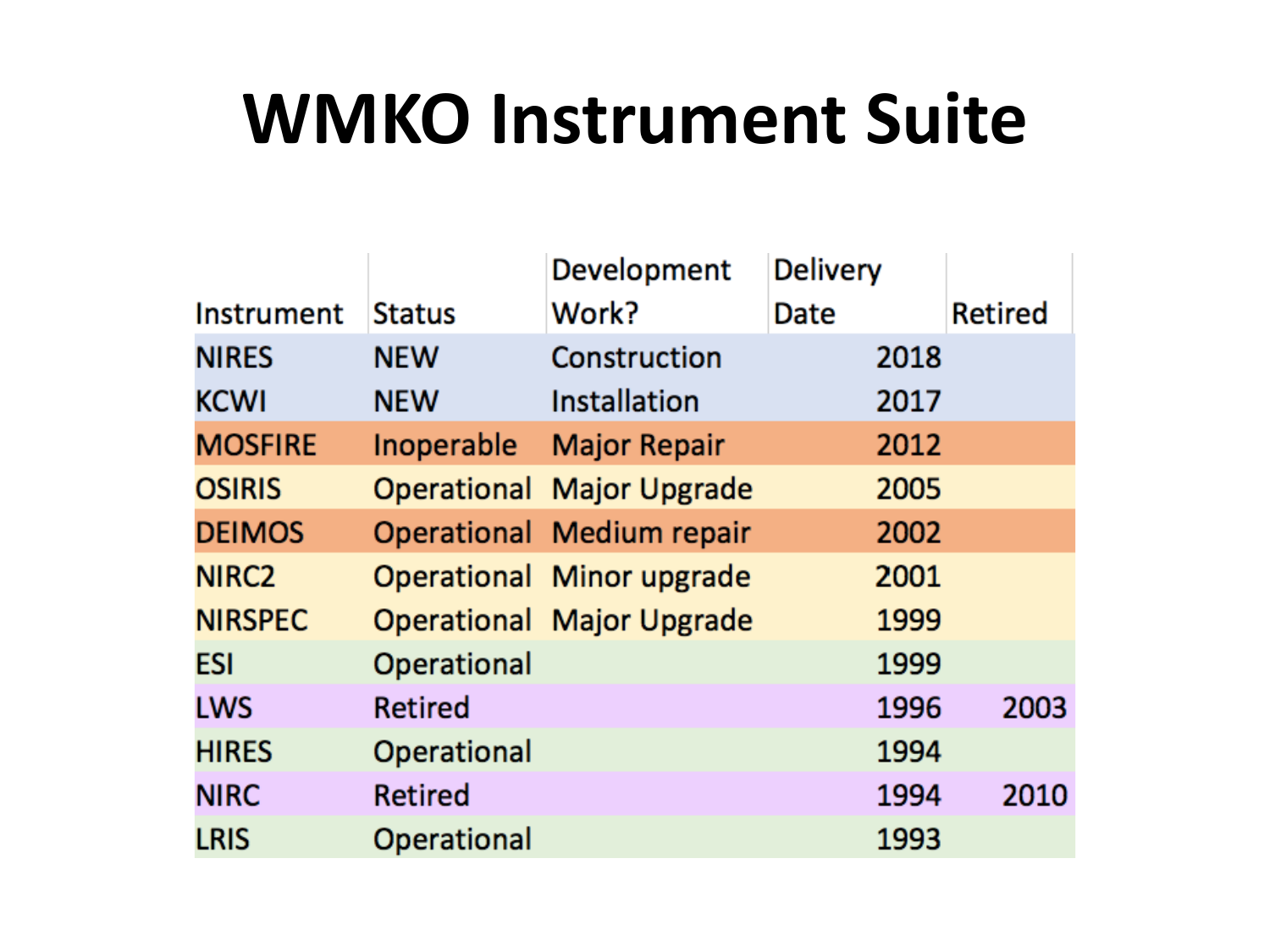## **Instrument Planning**

- It is notable that WMKO is simultaneously:
	- $-$  introducing new instrumentation without any plans to retire existing instruments
	- $-$  engaged in development work on the majority of its instruments
	- $-$  supporting more individual programs per semester (increased from 60 to 100 over lifetime of observatory)
	- $-$  asking staff to also take on data reduction pipelines
- *The Keck SSC is concerned that* 
	- $-$  the work load is more than the current SA staff can handle in a *sustainable way*
	- $-$  the success of mainland observing is isolating staff from the *community of experts who can contribute ideas/work to instrument maintenance and also pipelines*
	- $-$  while major upgrades and minor improvements are keeping WMKO *instruments at the forefront, aging infrastructure issues need to be planned for*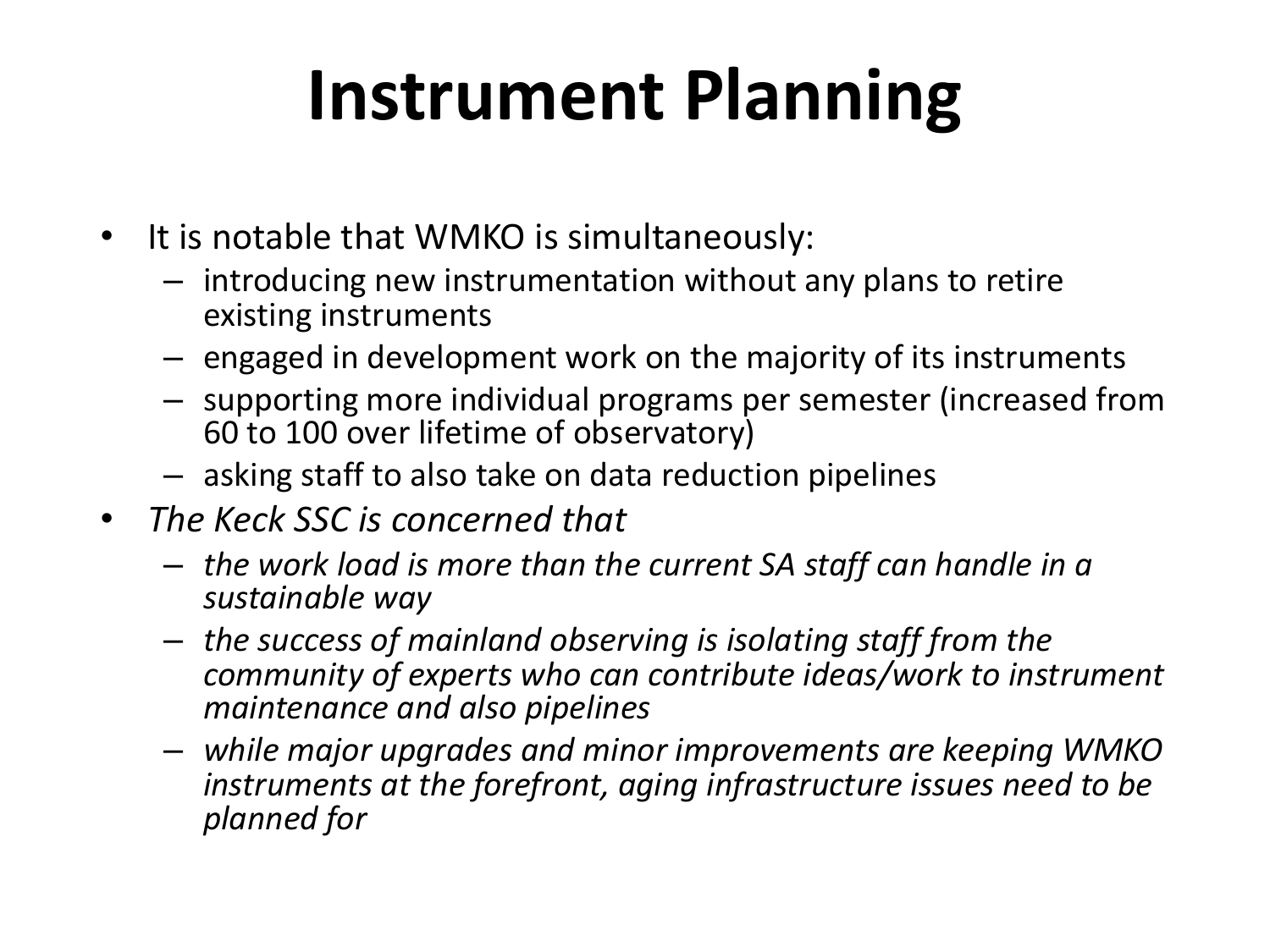## **Adaptive Optics**

- Accomplished: TOPTICA laser on KII, progress on laser propagation/acquisition issues on KI, fixed TBAD over-<br>sensitivity, reduced number of WFC crashes
- Ongoing: linux upgrades, KI Trick operation, PSF-R, LTCS upgrade, PM, LBWFS failure
- Planned for 2017: sky tiles, documentation, addressing obsolescence, continued project support
- AO was used to discover, characterize, and fix poor image quality issue on KII, which was due to azimuth oscillation
- Presentation of detailed breakdown of LGS-AO faults, which approach 1 hour/night.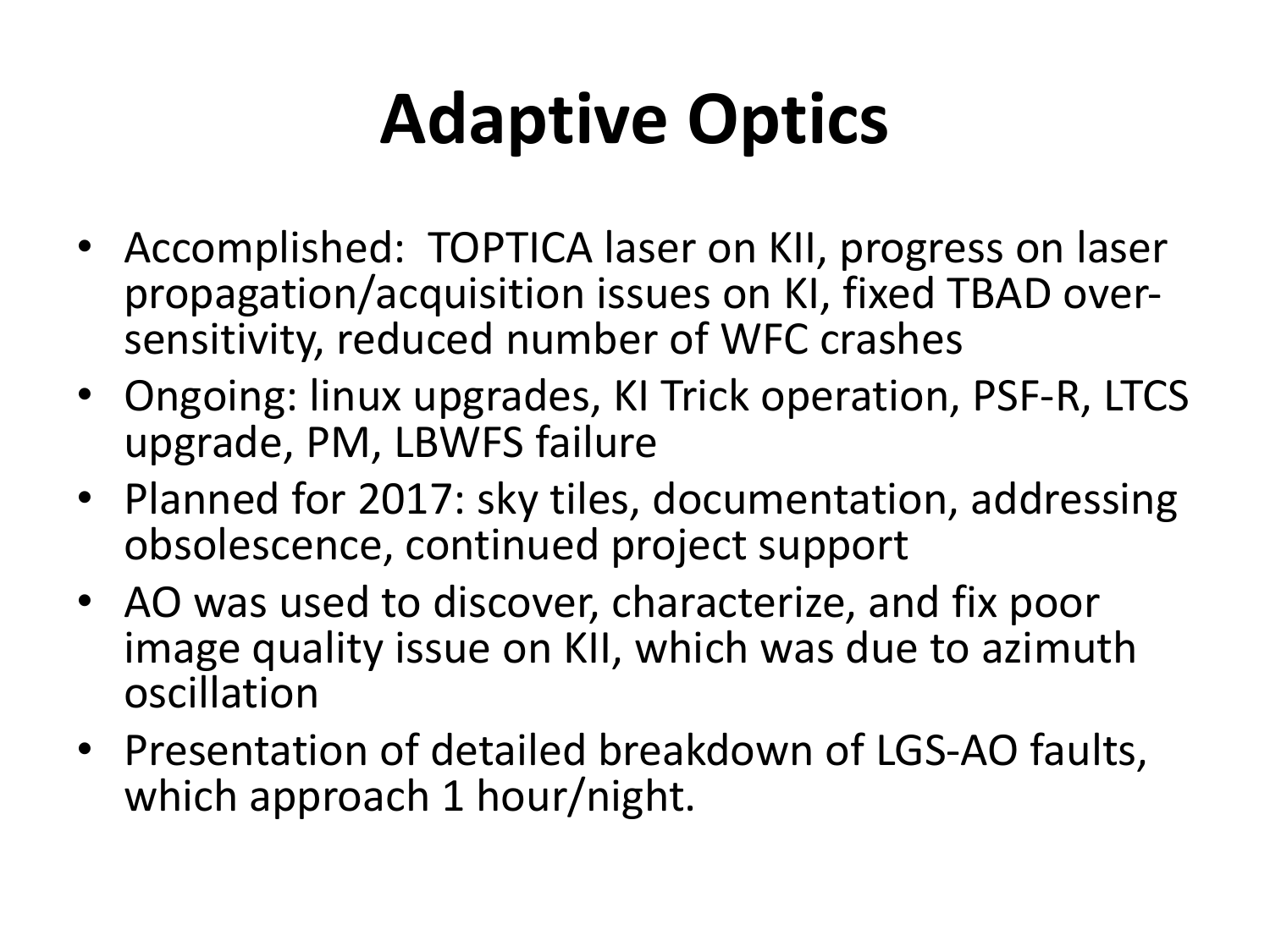# **NIRC2**

- Accomplished: distortion solution updated, vector vortex coronagraph installed and in use
- Planned for 2017: recommission with TCSU, work on detector server reliability
- Obsolescence of detector and electronics demands consideration of a major upgrade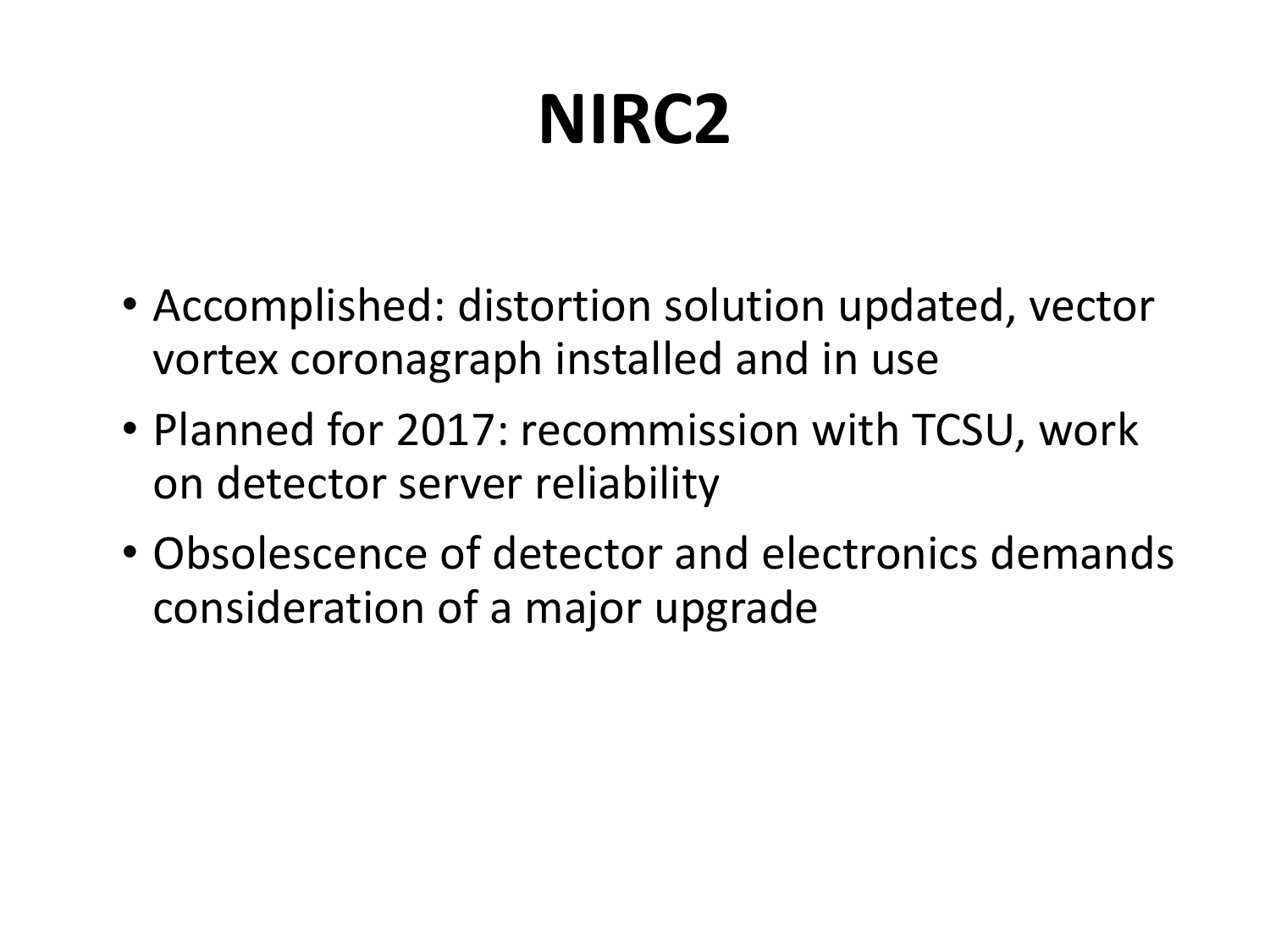# **OSIRIS**

- Accomplished: upgrade of spectroscopic detector, RECMAT, release of DRP
- Ongoing: upgrade of imager with warmup on 15 February and back to science on 13 May
- Planned for 2017: work on DRP flux misassignment issues with help from user community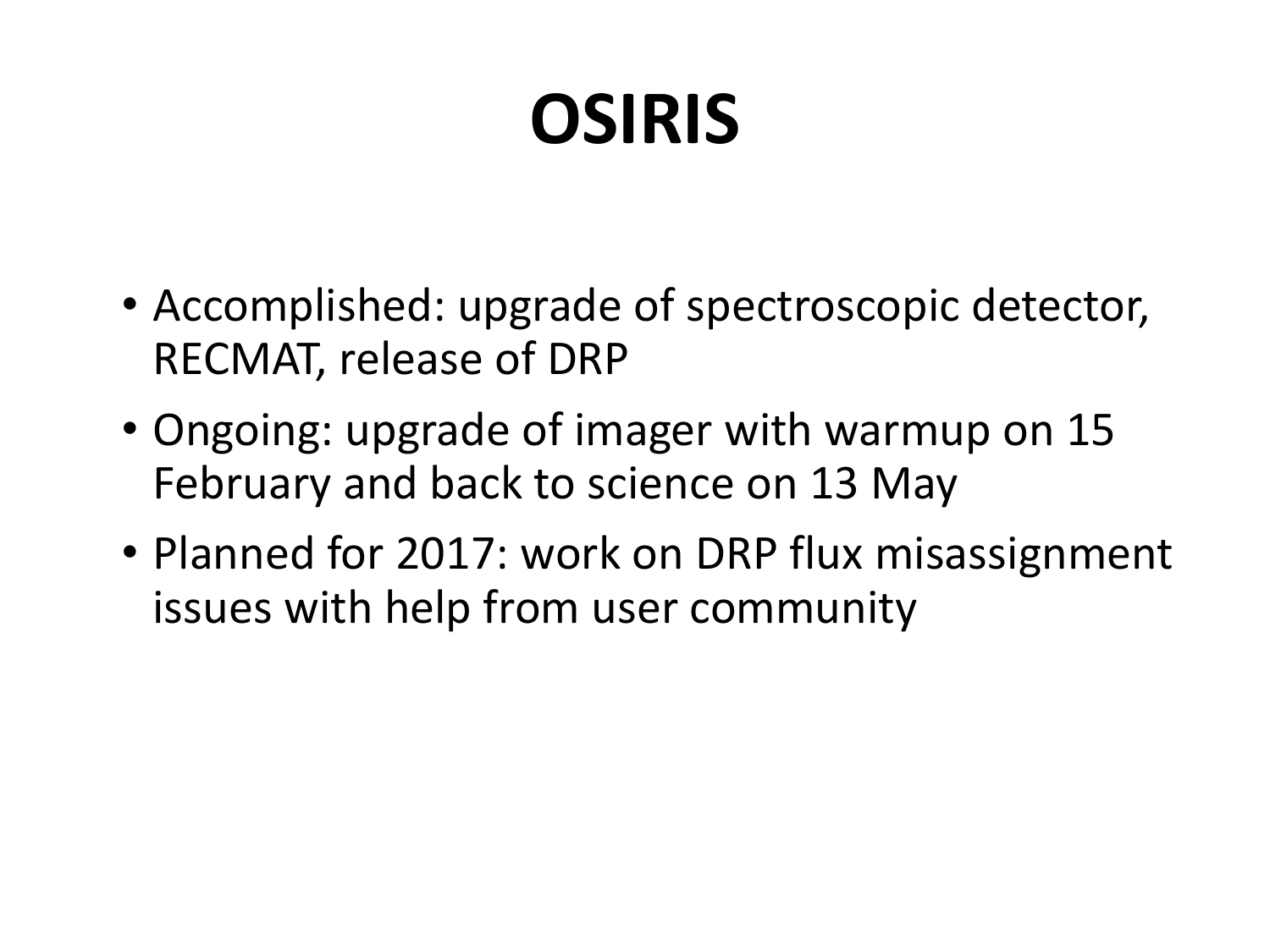#### **NIRSPEC**

- Accomplished: mitigation of spectral artifacts, of ice inside dewar, and of server crashes, replacement of the cold head
- Ongoing: DRP development for KOA
- Planned for 2017: major upgrade with SPEC and SCAM detectors both ordered, and SCAM optics design finalized; schedule has NIRSPEC off telescope in early 2018A and back in  $\leq$ 1 semester.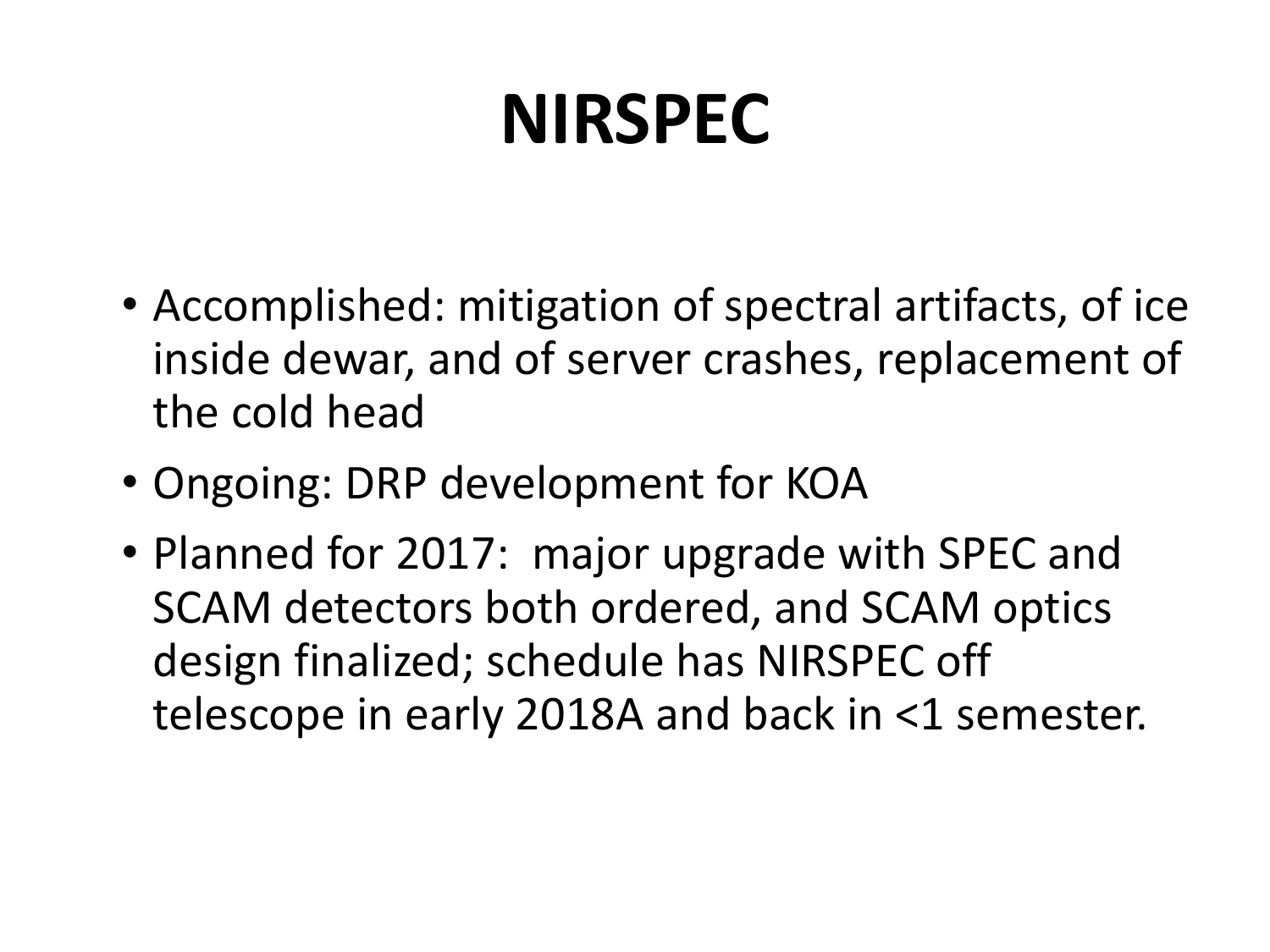#### **ESI**

- Accomplished: no attention needed; used only 10-20 nights/year
- Ongoing: diagnose some recent grumpy behavior
- Planned for 2017: re-commission with TCSU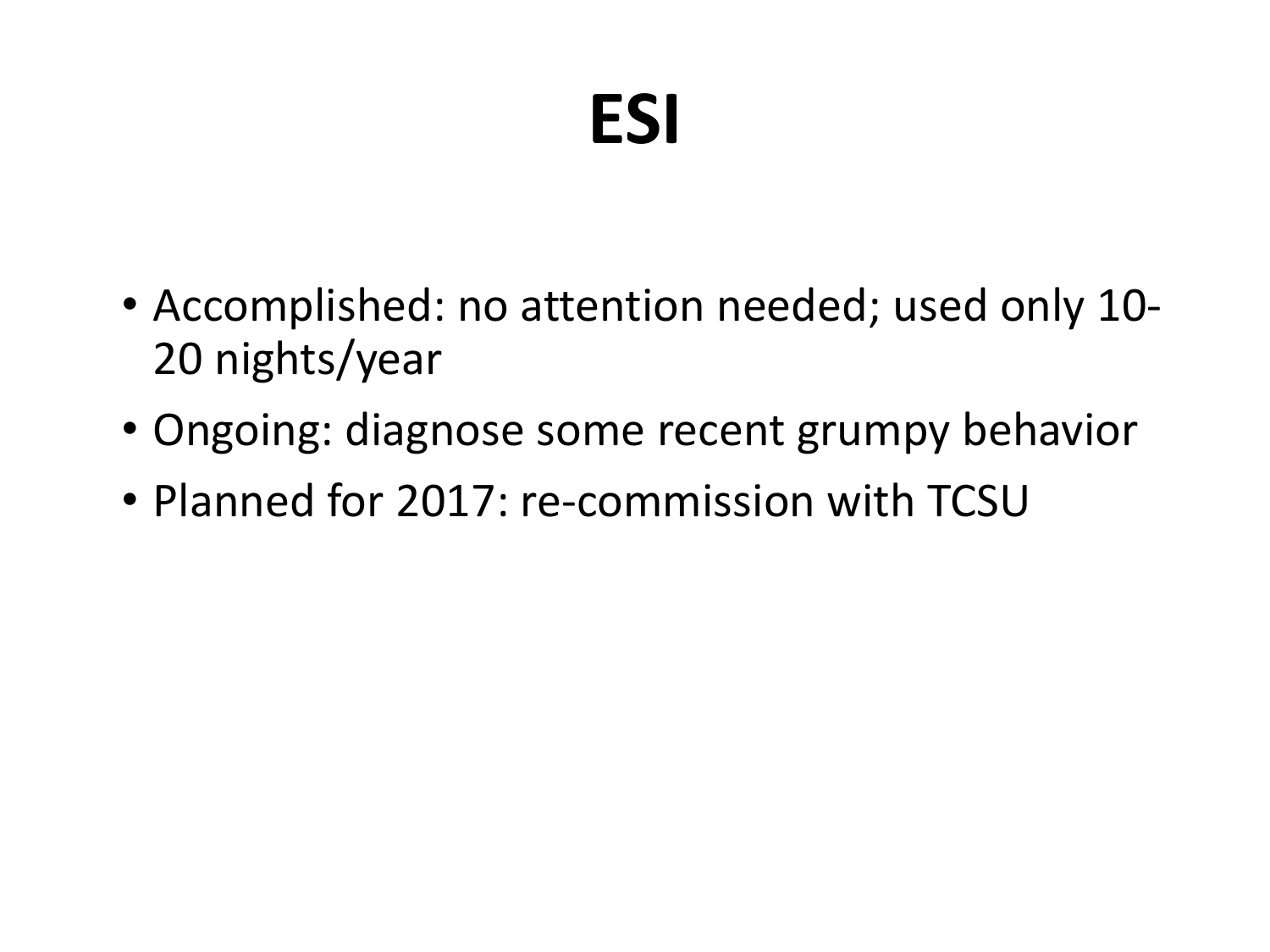## **HIRES**

- Accomplished: shutter unit replacement, updated echelle format simulator released
- Ongoing: keyword history monitoring and detector characterization measurement for purposes of monitoring
- Planned for 2017: deuterium lamp purchase for improving blue flats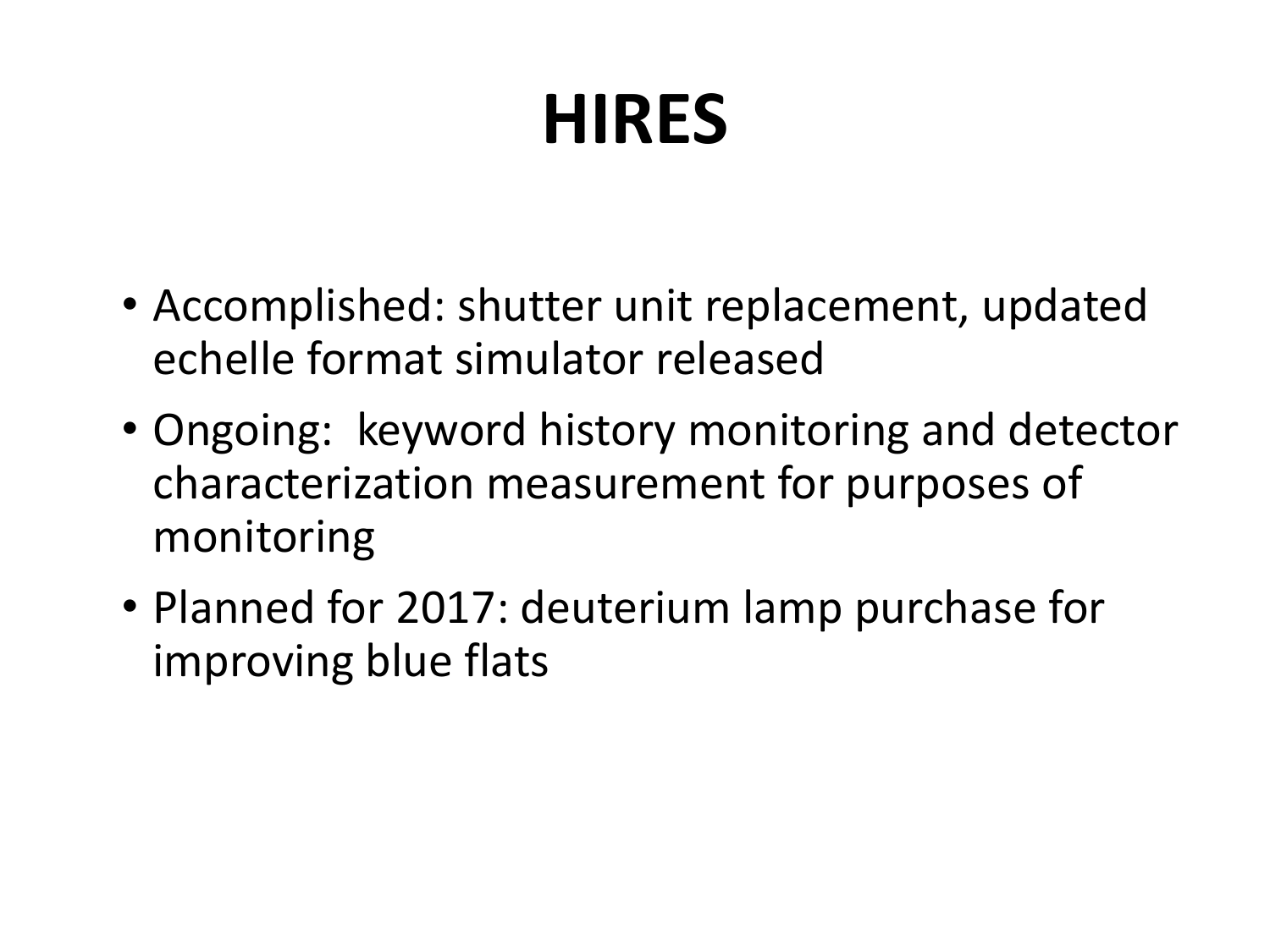#### **MOSFIRE**

- Accomplished: recovery from one major issue that caused 40 nights of lost instrument time; otherwise faults are measured in minutes (not hours)
- Ongoing: quantify return-to-sky performance, monitor CSU configuration issues, plan for filter wheel alignment monitoring, updates to manual and to DRP
- Planned for 2017: DAR correction for slit drift, MAGMA update, automatic detector logging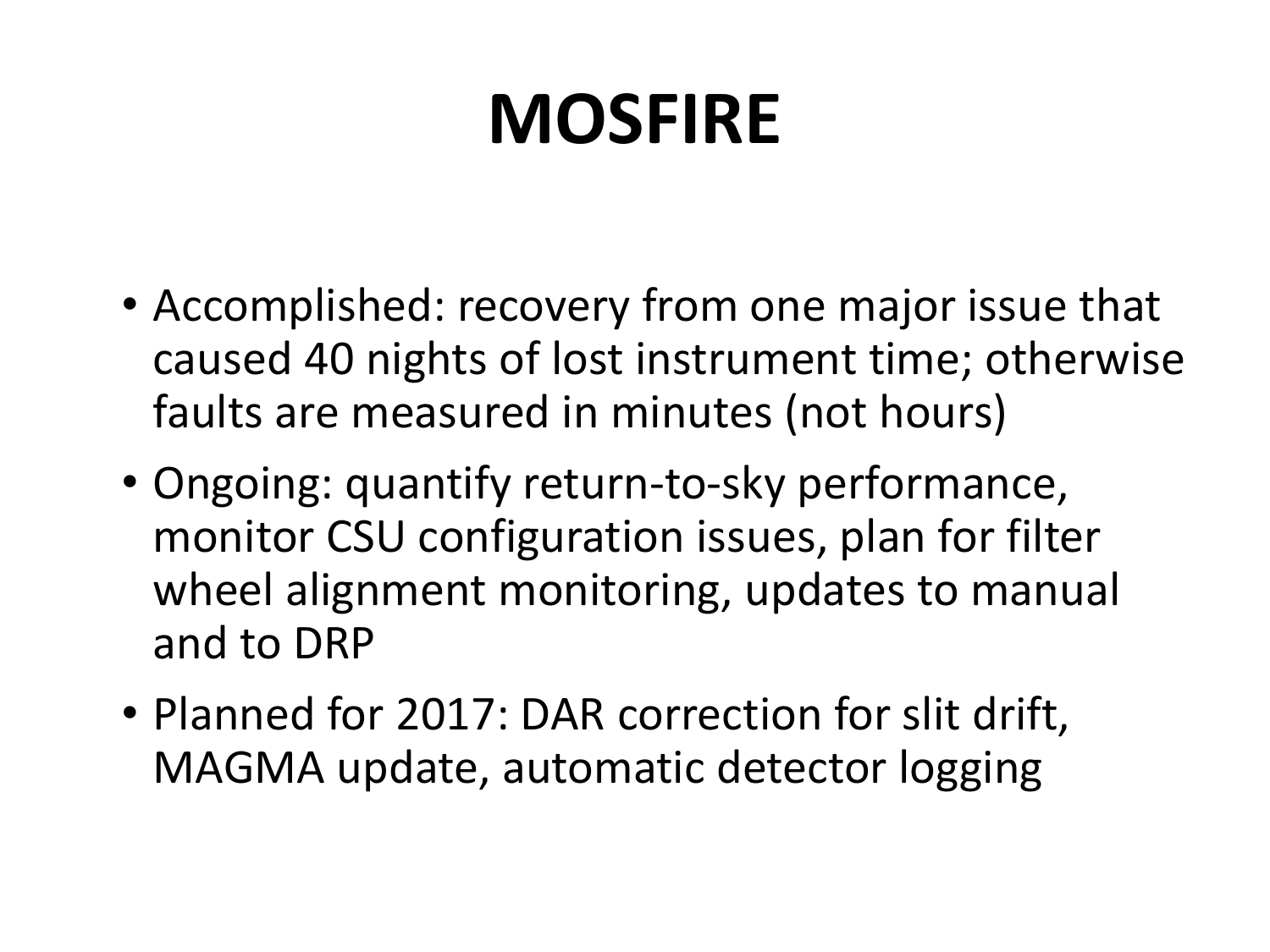## **DEIMOS**

- Accomplished: major service mission resulting in fault reduction from 66% to 37%
- Ongoing: computer and FCS upgrade work
- Planned for 2017: new blue grating deployed fall 2017 (may also need new blue lamp), keyword history server enabling real-time telemetry
- MIRA monitoring during DEIMOS nights led to improvements of telescope focus model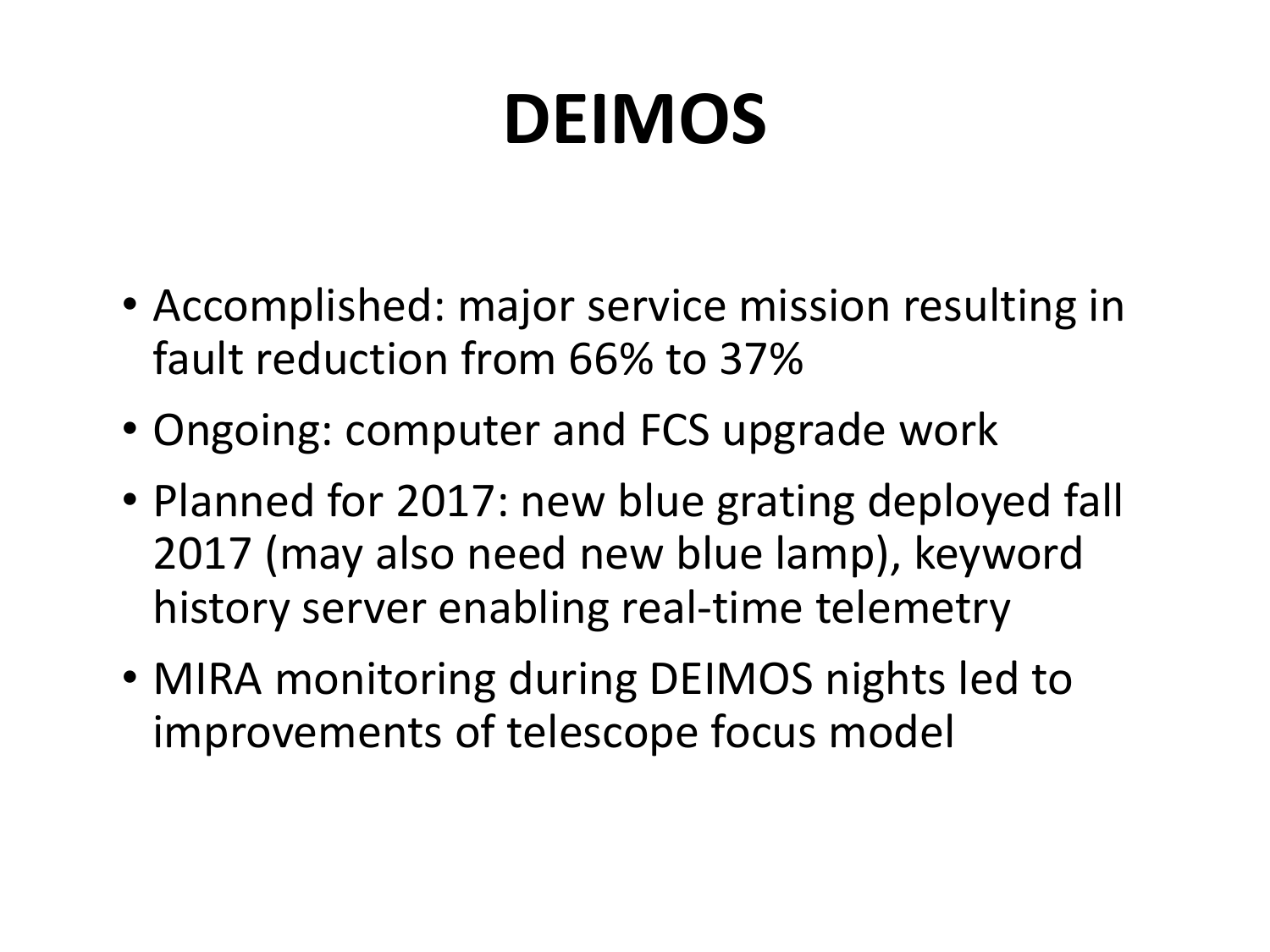## **LRIS**

- Accomplished: fixed rotator faults and blue-side crashes (due to dirty fibers during instrument installs)
- Ongoing: unix/linux migration, performance monitoring, grating port hardware/software upgrade, keeping an eye on ADC connector
- Planned for 2017: replace shutter, update focus flexure calibration, commission a multi-width longslit, re-commission with TCSU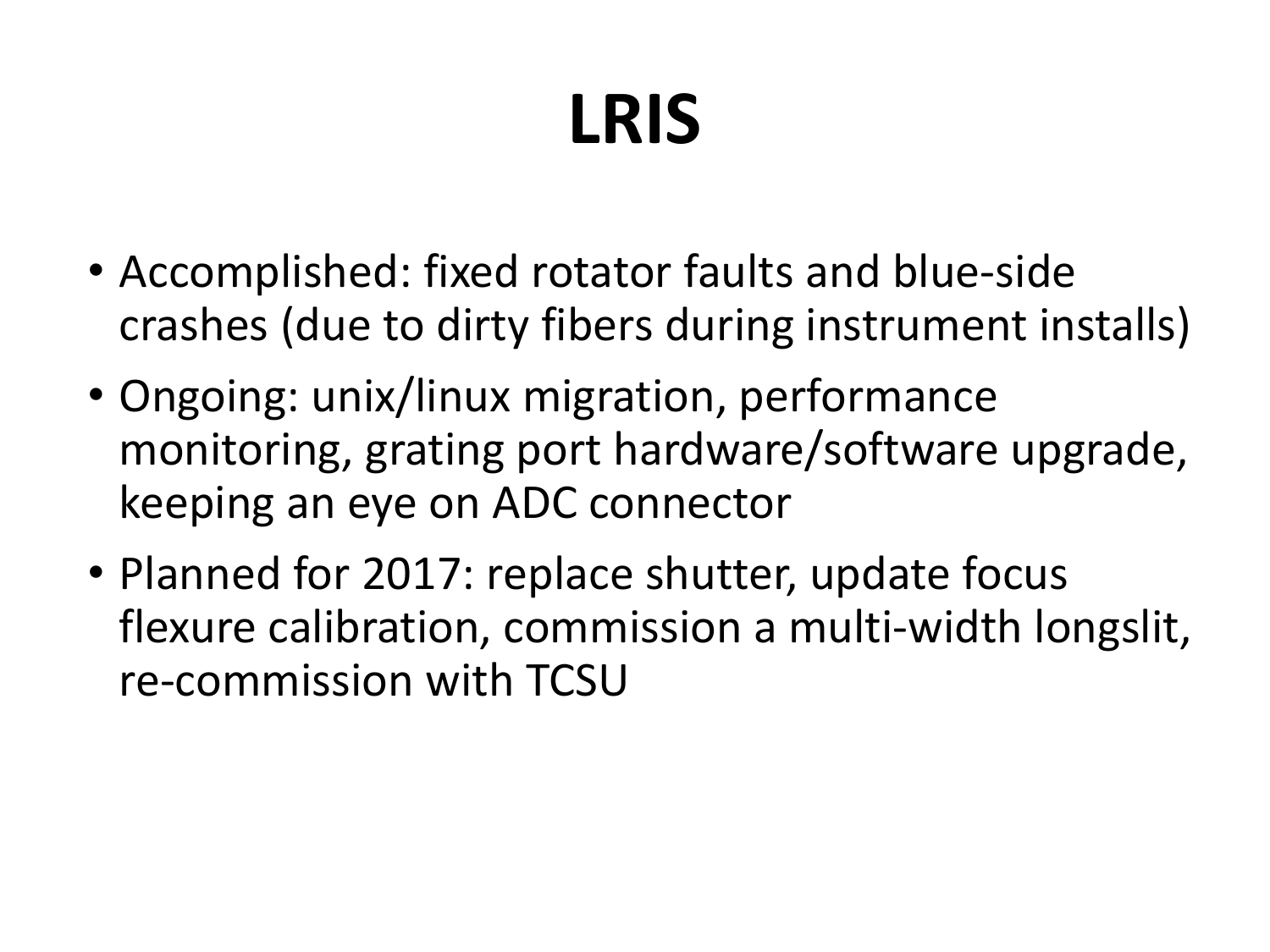# **KCWI**

- Completed integration and pre-ship review
- Shipped and delivered to WMKO
- Installation at telescope in progress

(further details elsewhere)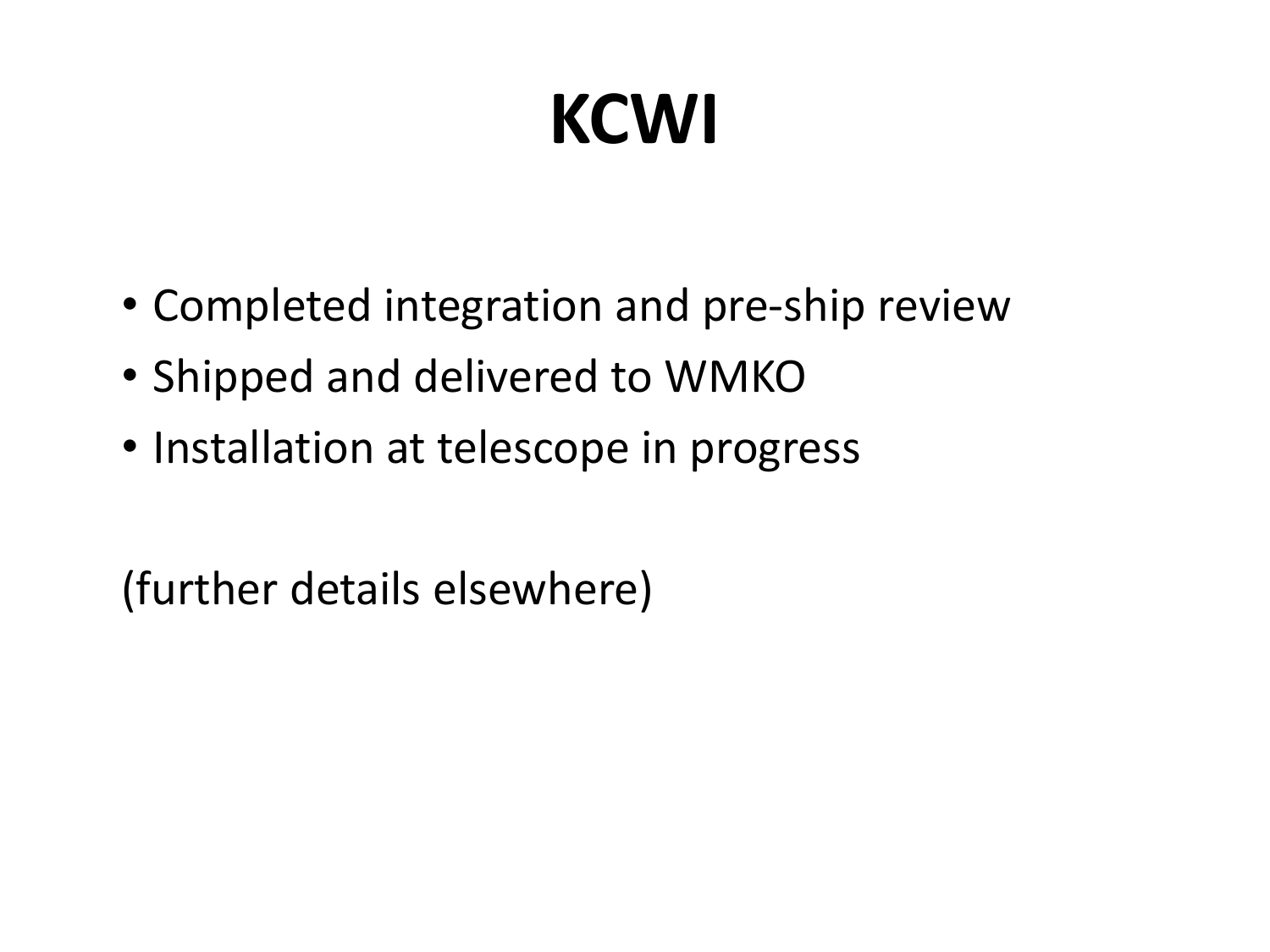#### **NIRES**

- Accomplished: specifications met -
	- 1-2.3um in five orders
	- noise of <10e- in 4 reads and 5e- in 16 reads,
	- dark current of 0.1 e-/sec (compare to 0.03)
	- slit viewing camera
	- data acquisition software
- Ongoing:
	- CIT: remaining tasks, especially flexure compensation
	- WMKO: hardware prep, MAGIC guider integration, software prep, web documentation
- Planned for 2017: pre-ship review in march, commission in september, and available for use in 2018A.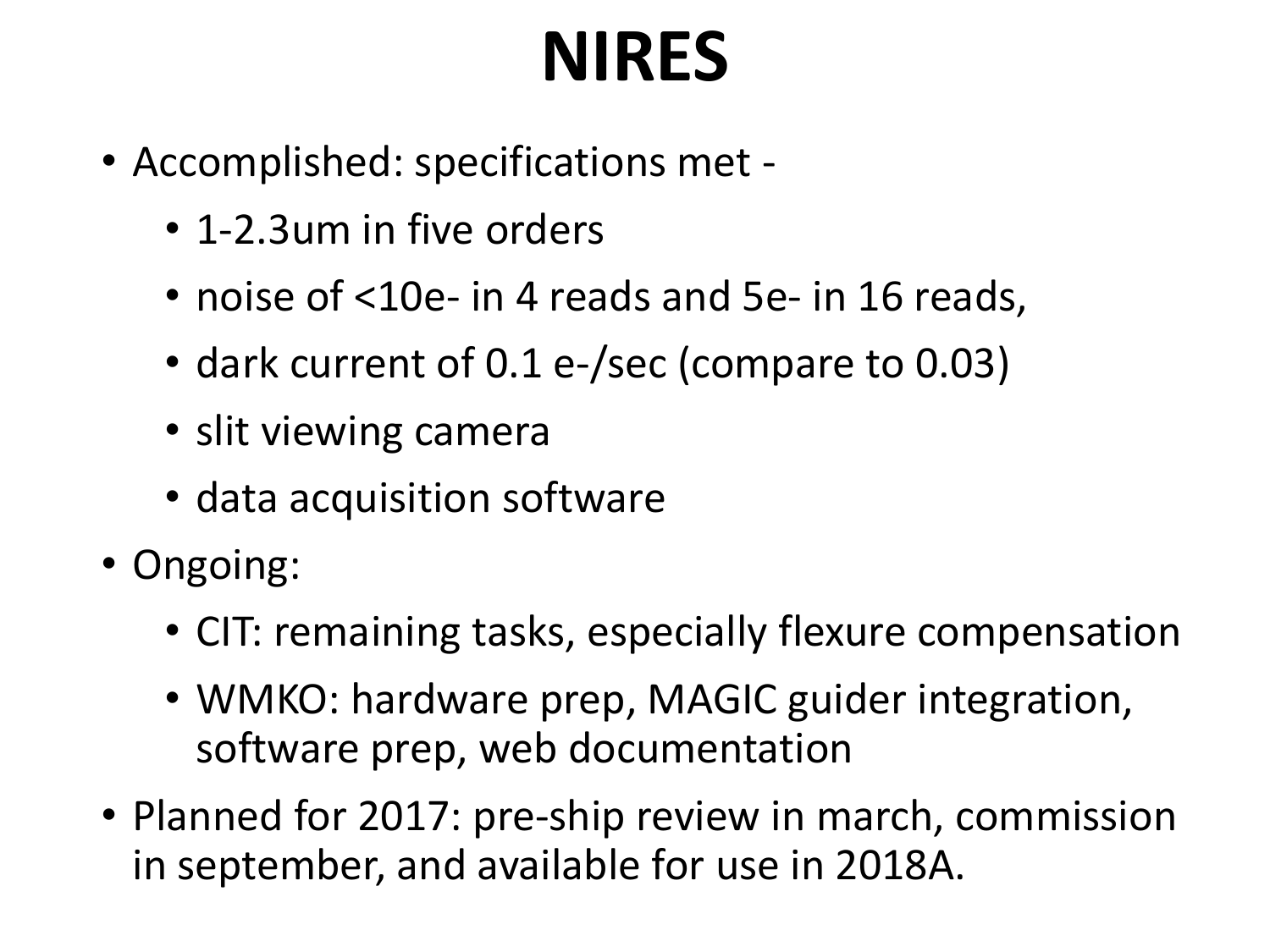The SSC formally requests an overview like this for our next meeting....



| <b>KOA</b><br>product             | KCWI | <b>NIRES</b> | <b>MOSFIRE</b> | <b>OSIRIS</b> | <b>DEIMOS</b> | <b>NIRC2</b> | <b>NIRSPEC</b> | <u>ES1</u> | <b>EWS</b> | <b>HIRES</b> | NIRC | LRIS |
|-----------------------------------|------|--------------|----------------|---------------|---------------|--------------|----------------|------------|------------|--------------|------|------|
| Level 0<br>(raw fits)             |      |              |                |               |               |              |                |            |            |              |      |      |
| <b>Meta Data</b>                  |      |              |                |               |               |              |                |            |            |              |      |      |
| - telescope<br>- slits            |      |              |                |               |               |              |                |            |            |              |      |      |
| - AO WFS &                        |      |              |                |               |               |              |                |            |            |              |      |      |
| <b>MASS-</b><br><b>DIMM</b>       |      |              |                |               |               |              |                |            |            |              |      |      |
| Level 1<br>(bias/flat<br>removed) |      |              |                |               |               |              |                |            |            |              |      |      |
| Level 2<br>(spectra)              |      |              |                |               |               |              |                |            |            |              |      |      |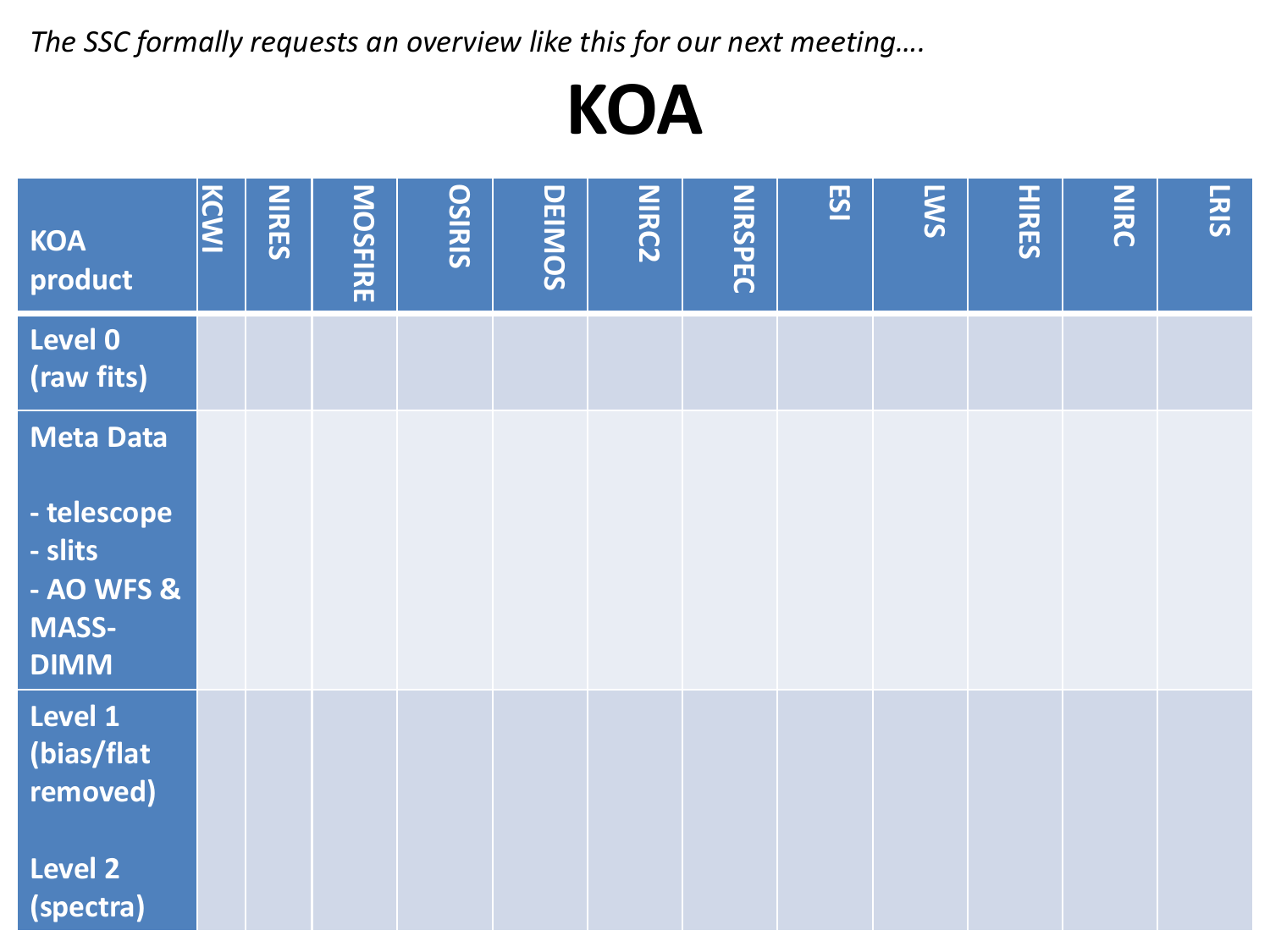## **Data Reduction Pipelines**

- The SSC did not hear a formal report on DRPs but full realization remains a high priority
- The SSC emphasizes the critical need for Data Reduction Pipelines (DRPs) to maximize the utility of Keck instruments for all users and the productivity of the Observatory. WMKO should pursue a long term goal of making publically available DRPs and archived (KOA) datasets for all instruments and modes.
- The SSC recognizes the magnitude of this effort and suggests that WMKO work with the community via discussions with its partners to develop a prioritized list indicating which instruments and modes should be worked on first.
- The SSC notes that instrument teams or other ``power users" have in many cases written private DRPs and should be encouraged to collaborate in the process of adapting these existing codes into ones which can be operated and maintained by WMKO.
- Establishment of a pipeline task force is underway but has been delayed due to the higher priority tasks associated with KCWI arrival (assigned to the same SA).
- DRP development proceeding for many instruments due to KOA. However, the OSIRIS DRP issues have not been fully understood. Continued Keck / community interactions are necessary.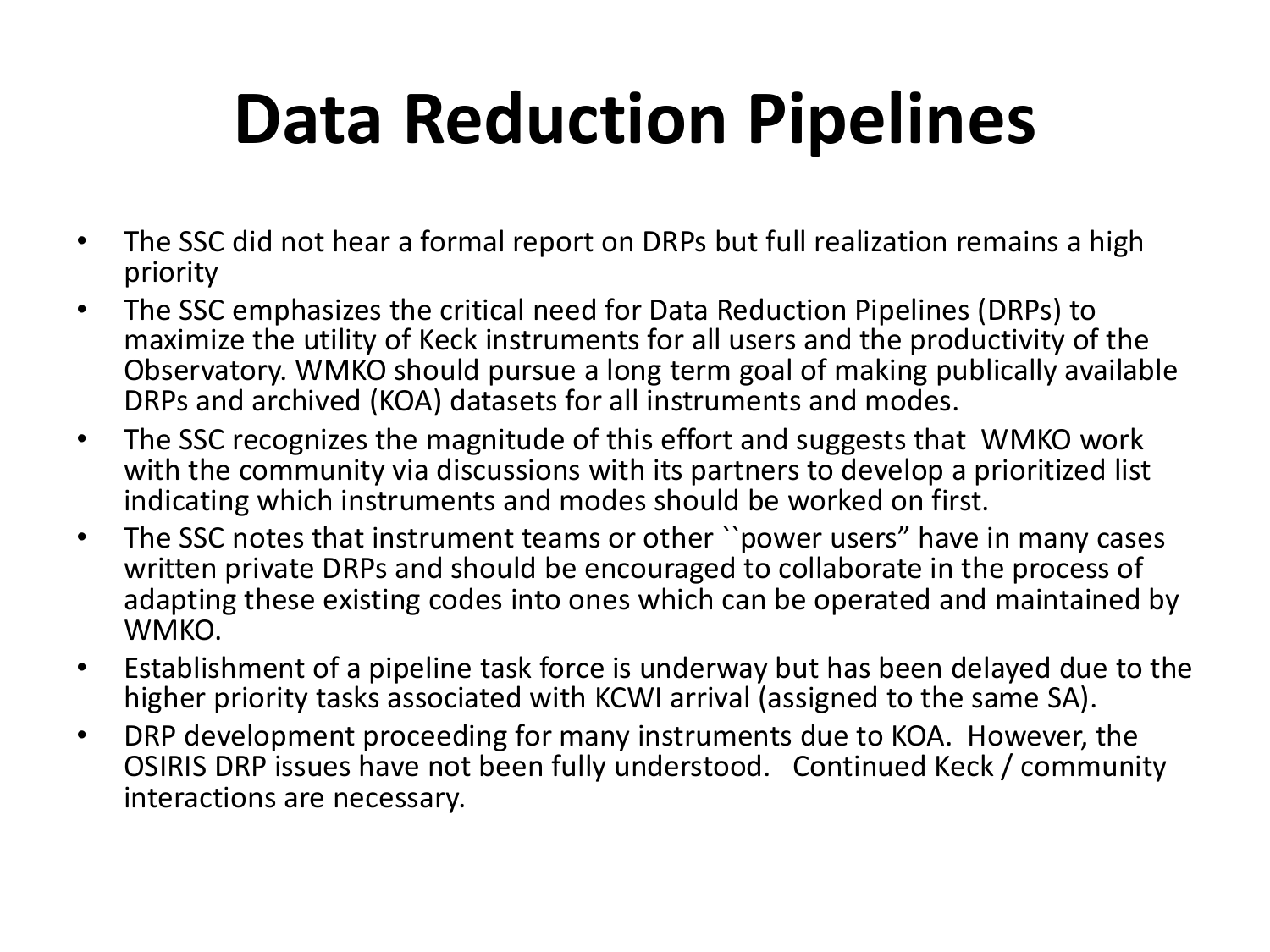# **Mainland Observing**

- Exploring ISDN alternatives
- ANU, USRA, UCSB sites now upgraded to "mainland only" status with more mainland-only sites being considered; growth is factor of 10 over 10 years.
- As of last year, majority (55%) of observing is happening in mainland-only mode
- While there are many benefits of this, the Keck SSC is concerned that staff are becoming more isolated from astronomical community which does impact staff morale.
	- How can partnership ensure high levels of engagement on both sides?